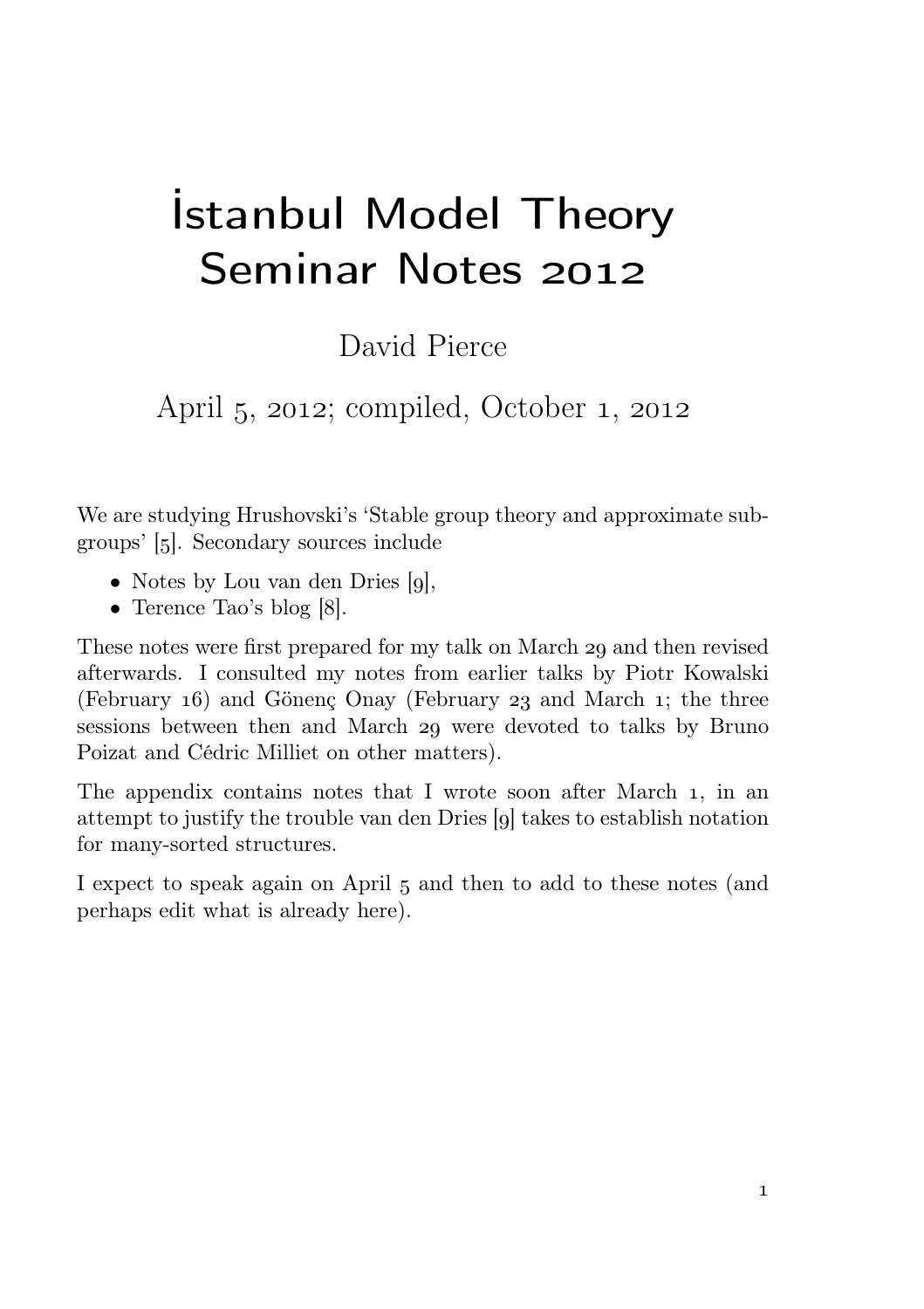# **Contents**

| 1. Setting                | 3  |
|---------------------------|----|
| 2. Keisler measures       | 6  |
| 3. Ideals                 | 11 |
| 4. $S_1$ rank             | 14 |
| 5. The stabilizer theorem | 17 |
| A. Sorted structures      | 18 |
| <b>References</b>         | 20 |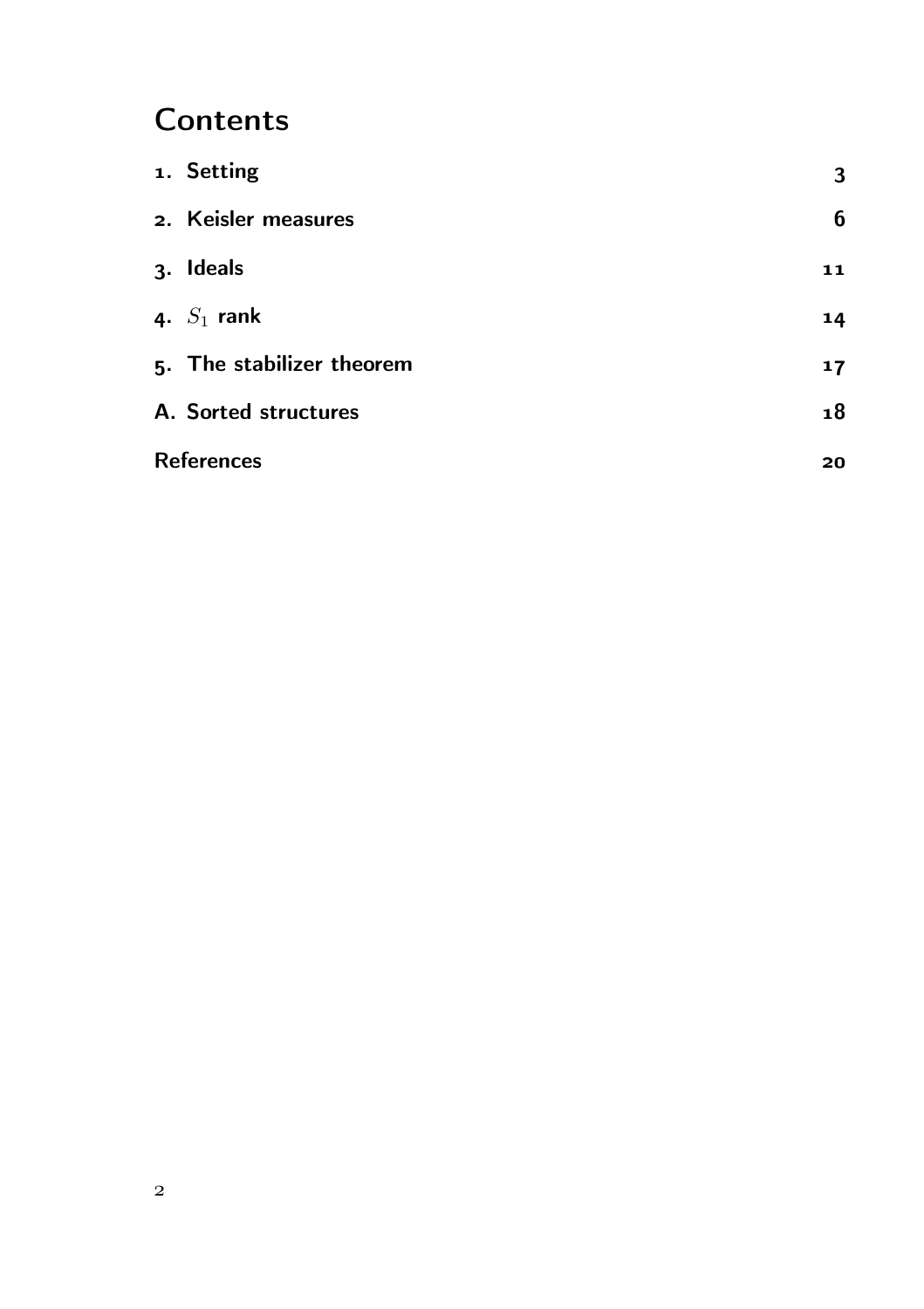## . Setting

We fix a complete theory T. The signature of T may be many-sorted; this means there are variables for each sort, and function-symbols and predicates 'know' which sorts their arguments can come from.

We let letters like  $x$  and  $y$  denote (finite) tuples of (distinct) variables. In particular, x is of the form  $(x_i: i < n)$ , where each  $x_i$  belongs to a sort  $s(i)$ .

Say  $\mathfrak{M} \models T$ . We denote by  $M_x$  the set of instantiations of x in  $\mathfrak{M}$ ; that is,

$$
M_x = \prod_{i < n} M_{s(i)}.
$$

Let  $A$  be a set of parameters from  $\mathfrak{M}$ . On the set of formulas in  $x$  over A we have the interpretation map  $\varphi \mapsto \varphi^{\mathfrak{M}}$ , where

$$
\varphi^{\mathfrak{M}} = \{ a \in M_x \colon \mathfrak{M} \models \varphi(a) \};
$$

the range of the map is called

 $Def<sub>A</sub>(M<sub>x</sub>)$ ,

the set of subsets of  $M_x$  that are definable over A. We identify formulas that have the same interpretation:

$$
\varphi = \psi \iff \varphi^{\mathfrak{M}} = \psi^{\mathfrak{M}}.
$$

Since  $T$  is complete, this identification is independent of choice of  $\mathfrak{M}$ . Considered under this identification, the set of formulas in  $x$  over  $A$  is

$$
\mathrm{L}_x(A),
$$

and this is a *Boolean algebra*, the **Lindenbaum algebra** in x over A with respect to  $\mathfrak{M}$ . This algebra is isomorphic to  $\mathrm{Def}_{A}(M_x)$  under  $\varphi \mapsto \varphi^{\mathfrak{M}}$ :

$$
(\varphi \vee \psi)^{\mathfrak{M}} = \varphi^{\mathfrak{M}} \cup \psi^{\mathfrak{M}}, \qquad \qquad \mathsf{T}^{\mathfrak{M}} = M_x,
$$
  

$$
(\varphi \wedge \psi)^{\mathfrak{M}} = \varphi^{\mathfrak{M}} \cap \psi^{\mathfrak{M}}, \qquad \qquad \mathsf{L}^{\mathfrak{M}} = \varnothing.
$$

Here  $\top$  stands for  $\bigwedge_{i \leq n} x_i = x_i$ , and  $\bot$  for its negation.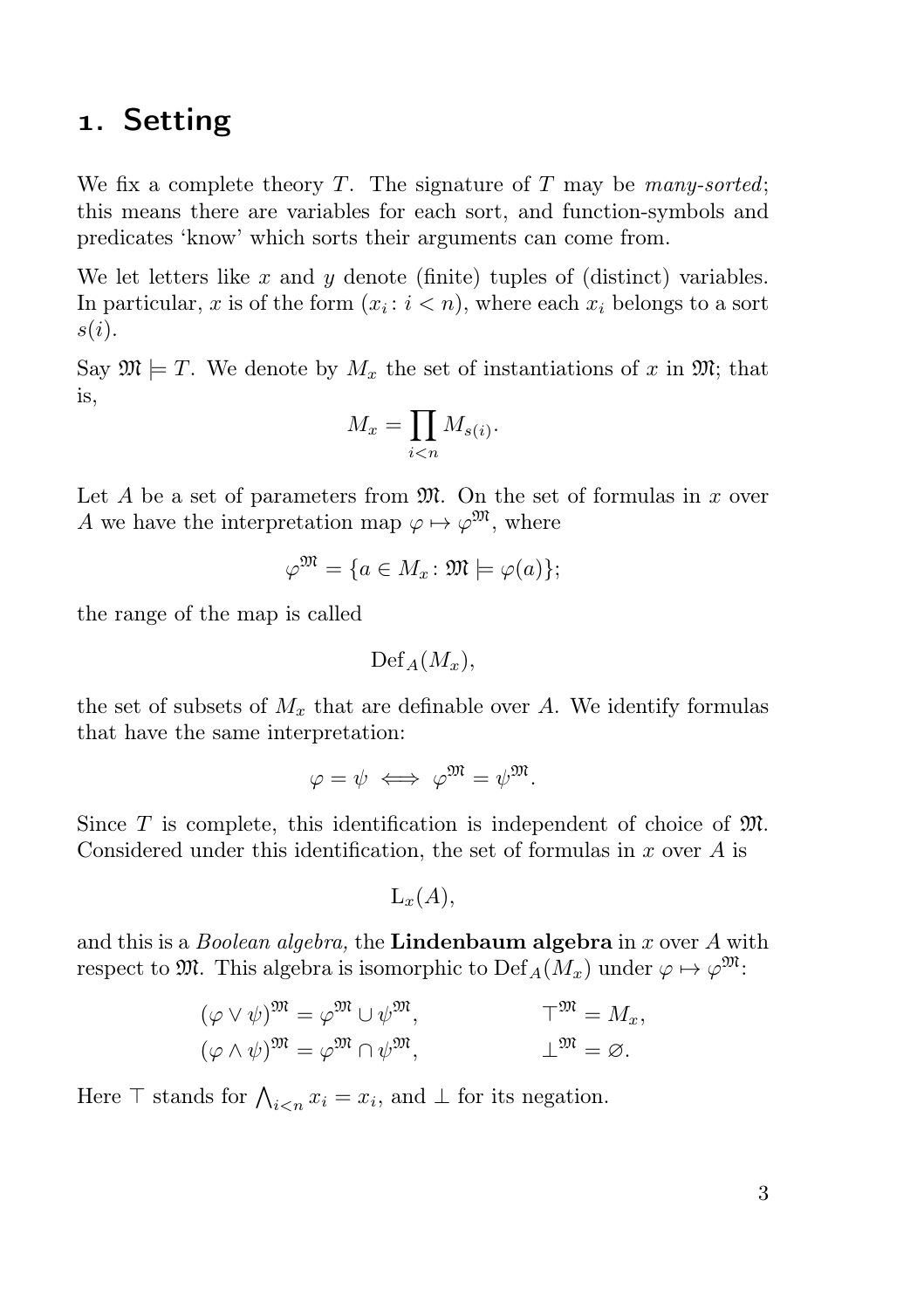Like every Boolean algebra,  $L_x(A)$  has a **Stone space**,

 $\operatorname{St}_x(A)$ ,

the set of *ultrafilters* of the algebra. First, a **filter** of  $L<sub>x</sub>(A)$  is a nonempty subset  $F$  such that

- F is closed under  $\wedge; ^1$
- if  $\varphi \in F$ , then  $\varphi \vee \psi \in F$ .

Then an **ultrafilter** is a maximal proper filter, equivalently a filter  $p$  such that

•  $\varphi \notin p$  if and only if  $\neg \varphi \in p$ .

One way to prove this equivalence is to note that  $L_x(A)$  is also an *associative ring* with addition  $(\varphi, \psi) \mapsto \neg(\varphi \leftrightarrow \psi)$  and multiplication  $\wedge$ ; it is in particular a *Boolean ring*<sup>2</sup> because

$$
\varphi \wedge \varphi = \varphi.
$$

Then filters are duals of ideals: F is a filter if and only if  $\{\neg \varphi : \varphi \in$  $F\}$  is an ideal. Quotients of commutative rings by maximal ideals are fields, and the only Boolean field is the two-element field. This gives the characterization of ultrafilters.

There is an embedding  $\varphi \mapsto [\varphi]$  of the Boolean algebra  $L_x(A)$  in the algebra  $\mathscr{P}(\mathrm{St}_x(A))$ , where

$$
[\varphi]=\{p\colon\varphi\in p\}.
$$

In particular

 $[\varphi \wedge \psi] = [\varphi] \cap [\psi], \qquad [\top] = \text{St}_x(A), \qquad [\neg \varphi] = \text{St}_x(A) \setminus [\varphi].$ 

<sup>&</sup>lt;sup>1</sup>We can formulate this condition as the closure of F under  $(\varphi_i : i < n) \mapsto \bigwedge_{i \leq n} \varphi_i$ for all n in  $\omega$ . But in case  $n = 0$ , this nullary operation can be understood as the formula ⊤ (since this formula is true if only if  $\varphi_i$  is true for each i in  $\varnothing$ . Thus this formulation implies that  $F$  is nonempty.

Boolean rings are commutative and have characteristic 2: if squaring is the identity, then  $x + y = (x + y)^2 = x + xy + yx + y$ , so  $0 = xy + yx$ .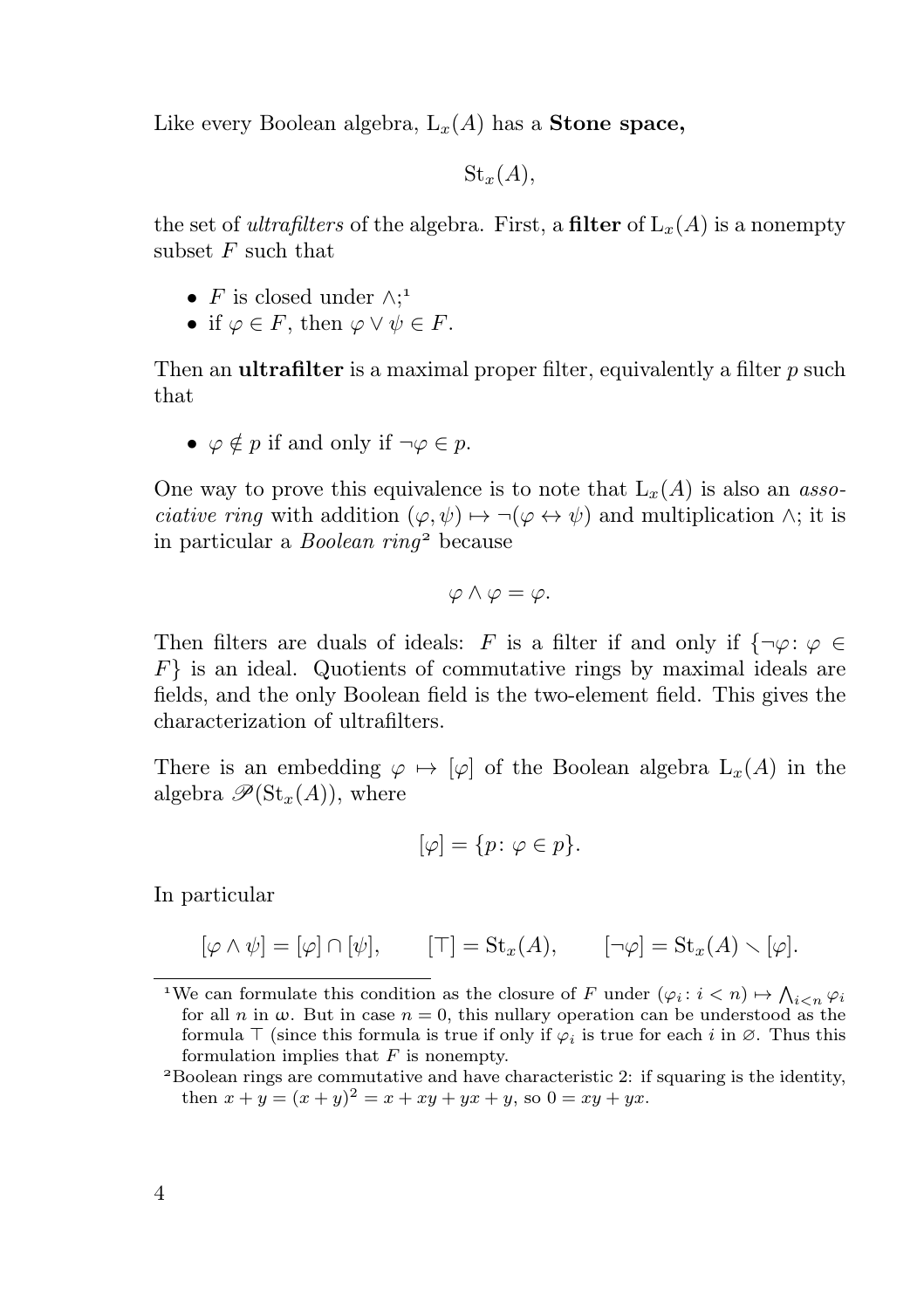Thus  $\{[\varphi]: \varphi \in L_x(A)\}\$ is a basis of open sets for a topology on  $St_x(A)$ , and these basic open sets are also closed. The topology is compact.<sup>3</sup>

Similarly,  $\{\varphi^{\mathfrak{M}} : \varphi \in L_x(A)\}\$ is a basis for the A-topology on  $M_x$ . Closed sets in this topology can be called A-closed; open sets, A-open. Thus,

- $\bullet$  the A-closed sets are are the  $\wedge$ -definable, or type-definable, sets over A;
- the A-open sets are the  $\bigvee$ -definable sets over A.

From  $M_x$  to  $\text{St}_x(A)$  there is a map  $a \mapsto \text{tp}(a/A)$ , where

$$
tp(a/A) = \{ \varphi \colon a \in \varphi^{\mathfrak{M}} \}.
$$

This map is continuous with respect to the A-topology, because under the map the inverse image of  $[\varphi]$  is  $\varphi^{\mathfrak{M}}$ . If the image of  $\varphi^{\mathfrak{M}}$  is  $[\varphi]$ —that is, if the map is surjective—, then the map is also closed and open.

We can make the map surjective, and we can ensure that the inverse image of a singleton is one orbit under Aut $(\mathfrak{M}/A)$ . We do this by replacing  $\mathfrak{M}$ with a *monster model* or **universal domain**, U.

• U is  $|\mathfrak{M}|^+$ -saturated (for all  $\mathfrak{M}$  that we shall consider), so we may assume

$$
\mathfrak{M}\prec \mathbb{U}.
$$

• U is  $|\mathfrak{M}|^+$ -homogeneous: for all A from  $\mathfrak{M}$ , if  $tp(a/A) = tp(b/A)$ then  $a \mapsto b$  extends to an automorphism of U.

$$
\bigcap_{\varphi\in\Delta} [\varphi]\neq\varnothing.
$$

Since  $\Delta$  is finite, this means  $[\Lambda_{\varphi \in \Delta} \varphi] \neq \varnothing$ , that is,  $\Lambda_{\varphi \in \Delta} \varphi$  generates a proper filter of L<sub>x</sub>(A) (namely the set of formulas implied by  $\bigwedge_{\varphi \in \Delta} \varphi$ ). This being so for every finite subset  $\Delta$  of  $\Gamma$ , the set  $\Gamma$  itself generates a proper filter (namely the set of formulas implied by  $\bigwedge_{\varphi \in \Delta} \varphi$  for *some* finite subset  $\Delta$  of  $\Gamma$ ). This filter embeds in an ultrafilter  $p$ , for the same reason that proper ideals embed in maximal ideals. Thus

$$
p\in \bigcap_{\varphi\in \Gamma} [\varphi].
$$

Therefore  $St_x(A)$  is compact. For the compactness of first-order logic, see note 6 below.

<sup>&</sup>lt;sup>3</sup>One proof of this is as follows. Suppose  $\Gamma$  is a subset of  $L_x(A)$  such that, for every finite subset  $\Delta$  of  $\Gamma$ ,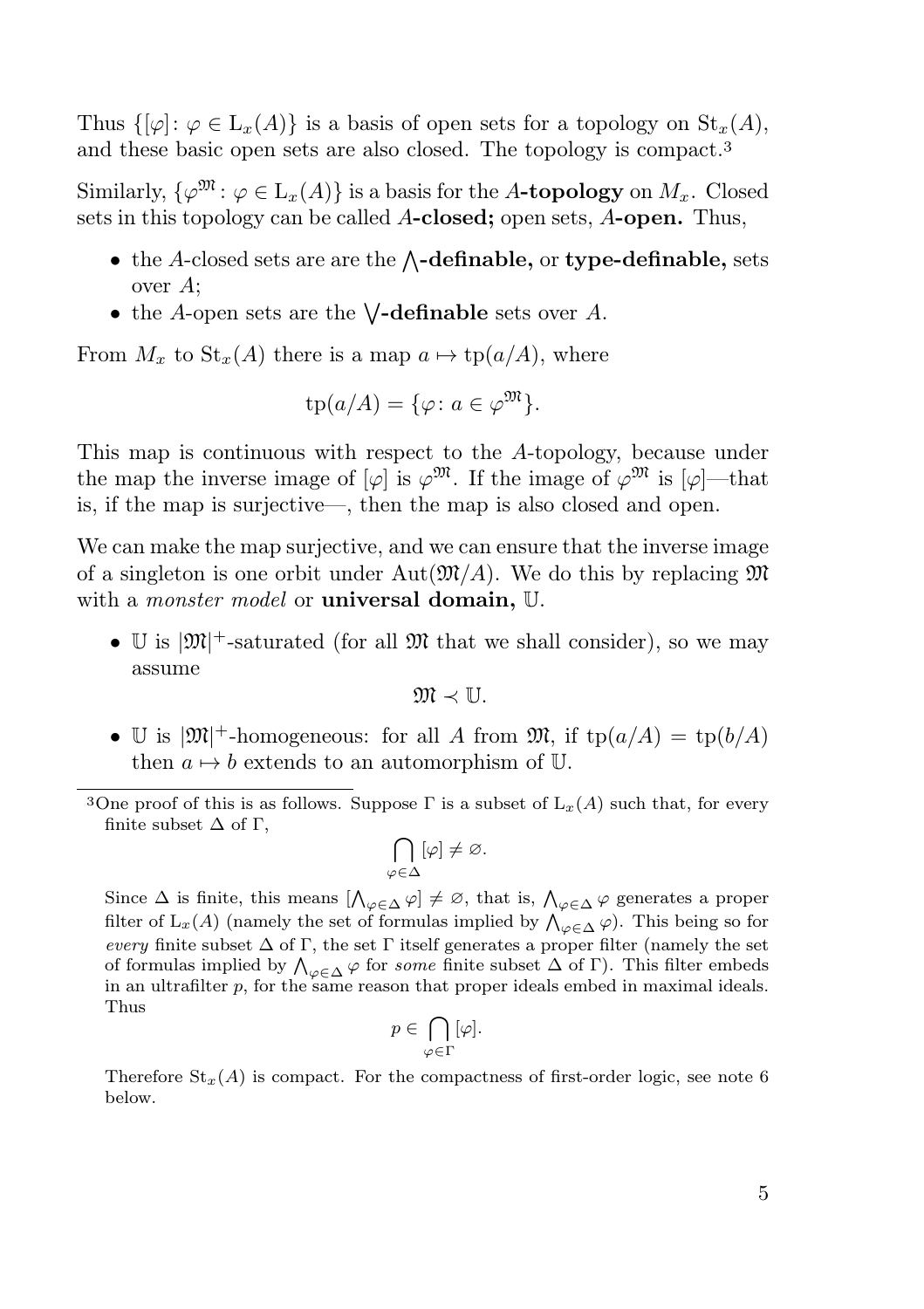## . Keisler measures

Now  $\mathfrak{M}$  is just some structure, and A is a set of parameters from  $\mathfrak{M}$ . A function  $\mu_x$  from  $L_x(A)$  to the closed interval  $[0,\infty]$  of  $\mathbb{R}\cup\{\infty\}$  is a Keisler measure if

$$
\mu_x(\varphi \vee \psi) = \mu_x(\varphi) + \mu_x(\psi)
$$

whenever  $\varphi$  and  $\psi$  are mutually contradictory, that is,  $\varphi \wedge \psi = \bot$ ; in a word,  $\mu_x$  is *additive*. Usually also

$$
\mu_x(\top) = 1,
$$

in which case  $\mu_x$  is a probability measure and

$$
\mu_x(\neg\varphi) = 1 - \mu_x(\varphi).
$$

We may consider  $\mu_x$  also as having domain Def<sub>A</sub>( $M_x$ ) (in which case the term measure is more suggestive). We may also consider Keisler measures on Def<sub>A</sub>(X) for some A-open subset X of  $\mathfrak{M}_r$ .

**Example 1.** If  $p \in \text{St}_x(A)$ , we can define  $\mu_x$  on  $L_x(A)$  by

$$
\mu_x(\varphi) = \begin{cases} 1, & \text{if } \varphi \in p, \\ 0, & \text{otherwise,} \end{cases}
$$

or on  $\mathrm{Def}_{A}(M_x)$  by

$$
\mu_x(X) = \begin{cases} 1, & \text{if } p = \text{tp}(a/A) \text{ for some } a \text{ in } X, \\ 0, & \text{otherwise.} \end{cases}
$$

**Example 2.** If  $\mathfrak{M}$  is finite and one-sorted, and  $x = (x_i : i < n)$ , we can define

$$
\mu_x^{\mathfrak{M}}(\varphi) = \frac{|\varphi^{\mathfrak{M}}|}{|M|^n}.
$$

Thus  $\mu_x^{\mathfrak{M}}$  is the **counting measure** on  $L_x(M)$ . Given an infinite family  $(\mathfrak{M}^i : i \in I)$  of finite structures (of the same signature), we can form an ultraproduct  $\mathfrak N$  of the family, and then on  $L_x(N)$  we can define  $\mu_x(\varphi)$ as the standard part of the image of  $(\mu_x^i(\varphi): i \in I)$  in \*[0, 1] or just \* $\mathbb{R}$ . Indeed, in the Ravello volume, Hrushovski  $[4,$  Addendum, p. 209 says:

<sup>&</sup>lt;sup>4</sup>This example, given by Hrushovski  $\left[5, \frac{52.6}{10}, p. 197\right]$ , is mentioned on the last of Pillay's slides [6].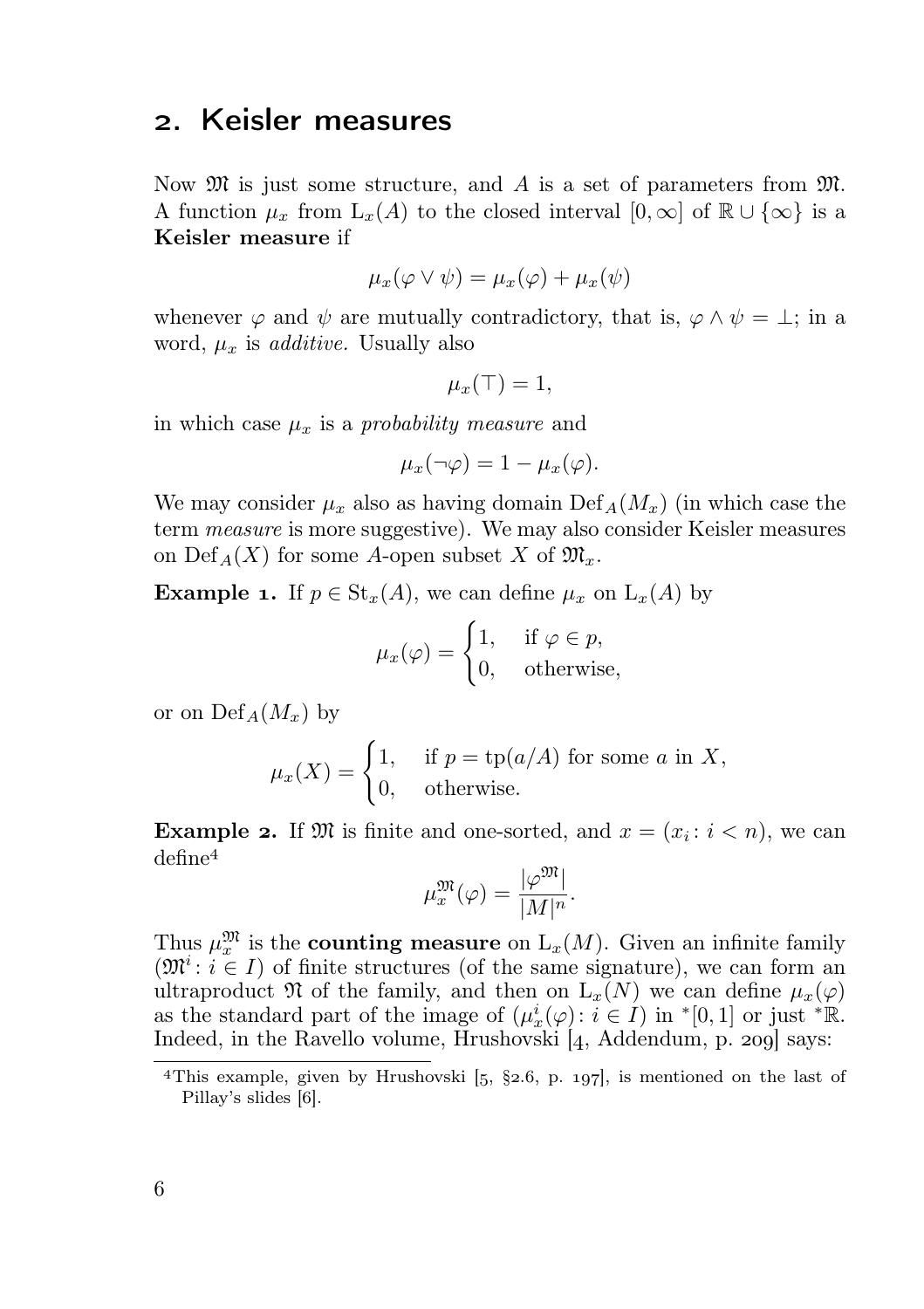In an ultraproduct  $k$  of finite fields, one has the nonstandard counting measure; and one can let  $\mu(V) = \text{st}(|V|/|k|^{\dim(V)})$  (the standard part). . . This recovers the generalization of Lang–Weil in Kieffe and  $[2]^{5}$ ...

What is going on is the following. We select a non-principal ultrafilter of the Boolean algebra of subsets of I; elements of this ultrafilter will be considered *large*. Then  $\mathfrak{N}$  is the Cartesian product of the structures  $\mathfrak{M}^i$ , but with two elements identified if their entries agree on a large set of indices. By the result called  $\textit{LoS's Theorem}$ , a sentence is true in  $\mathfrak{N}$  if and only if it is true in  $\mathfrak{M}_i$  for each i in a large set of indices.<sup>6</sup> In particular, \* $\mathbb R$  is the *ultrapower* that results when each  $\mathfrak{M}^i$  is  $\mathbb R$ . In this case, \* $\mathbb R$  can be understood as the quotient of  $\mathbb{R}^I$  by a non-principal maximal ideal P. By Łoś's Theorem, <sup>∗</sup>R is an ordered field, and it is non-Archimedean. If  $S$  is the ring of its finite elements, and  $\mathfrak{m}$  is the ring of its infinitesimal elements, then  $\mathfrak{m}$  is a maximal ideal of S, and the quotient map  $x \mapsto x+\mathfrak{m}$ from S to  $S/\mathfrak{m}$  is an isomorphism when restricted to the image of R in \*R under  $x \mapsto (x : i \in I) + P$ . Thus the standard part map from S to R is induced; this is a ring homomorphism, and in particular  $\mu_x$  is additive.

To make  $\mu_x$  definable in  $\mathfrak{N}$ , for each formula  $\varphi(x, y)$ , for each  $\alpha$  in  $\mathbb{Q}$ , we introduce a new atomic formula, denoted by

$$
Q_{\alpha}x \varphi(x,y),
$$

and we expand each  $\mathfrak{M}^i$  so that

$$
Q_{\alpha}x \varphi(x, y)^{\mathfrak{M}^i} = \{b \in M_y^i \colon \mu_x^i(\varphi(x, b)) \leq \alpha\}.
$$

Cited by Hrushovski as Chatzidakis, van den Dries, Macintyre, 'Definable sets over finite fields', Paris  $7$  Logique prepublication  $23$ ; but I have not yet been able to obtain either version.

<sup>&</sup>lt;sup>6</sup>Now we can prove compactness of first-order logic. Say  $\Gamma$  is a set of sentences, and every finite subset  $\Delta$  of  $\Gamma$  has a model,  $\mathfrak{M}_{\Delta}$ . A certain ultraproduct of these  $\mathfrak{M}_{\Delta}$ will be a model of Γ. Indeed, writing  $\mathscr{P}_f(\Gamma)$  for the set of these  $\Delta$ , we let  $(\Delta)$  be the set of all elements of  $\mathscr{P}_f(\Gamma)$  that include  $\Delta$ . Then  $(\Delta) \cap (\Delta') = (\Delta \cup \Delta')$ . Thus the sets ( $\Delta$ ) generate a proper filter F of  $\mathcal{P}(\mathcal{P}_f(\Gamma))$ . Now we take the ultraproduct  $\mathfrak{N}$  of the  $\mathfrak{M}_{\Delta}$  with respect to an ultrafilter that includes F. For each  $\Delta$  in  $\mathscr{P}_f(\Gamma)$ , the set  $(\Delta)$  of indices is large, and  $\Delta$  is true in  $\mathfrak{M}_{\Theta}$  for each  $\Theta$  in  $(\Delta)$ ; thus  $\Delta$  is true in  $\mathfrak{N}$ . This is the proof of Bell and Slomson [1, Thm 5.4.1], who trace it to a 1958 article by Morel, Scott, and Tarski.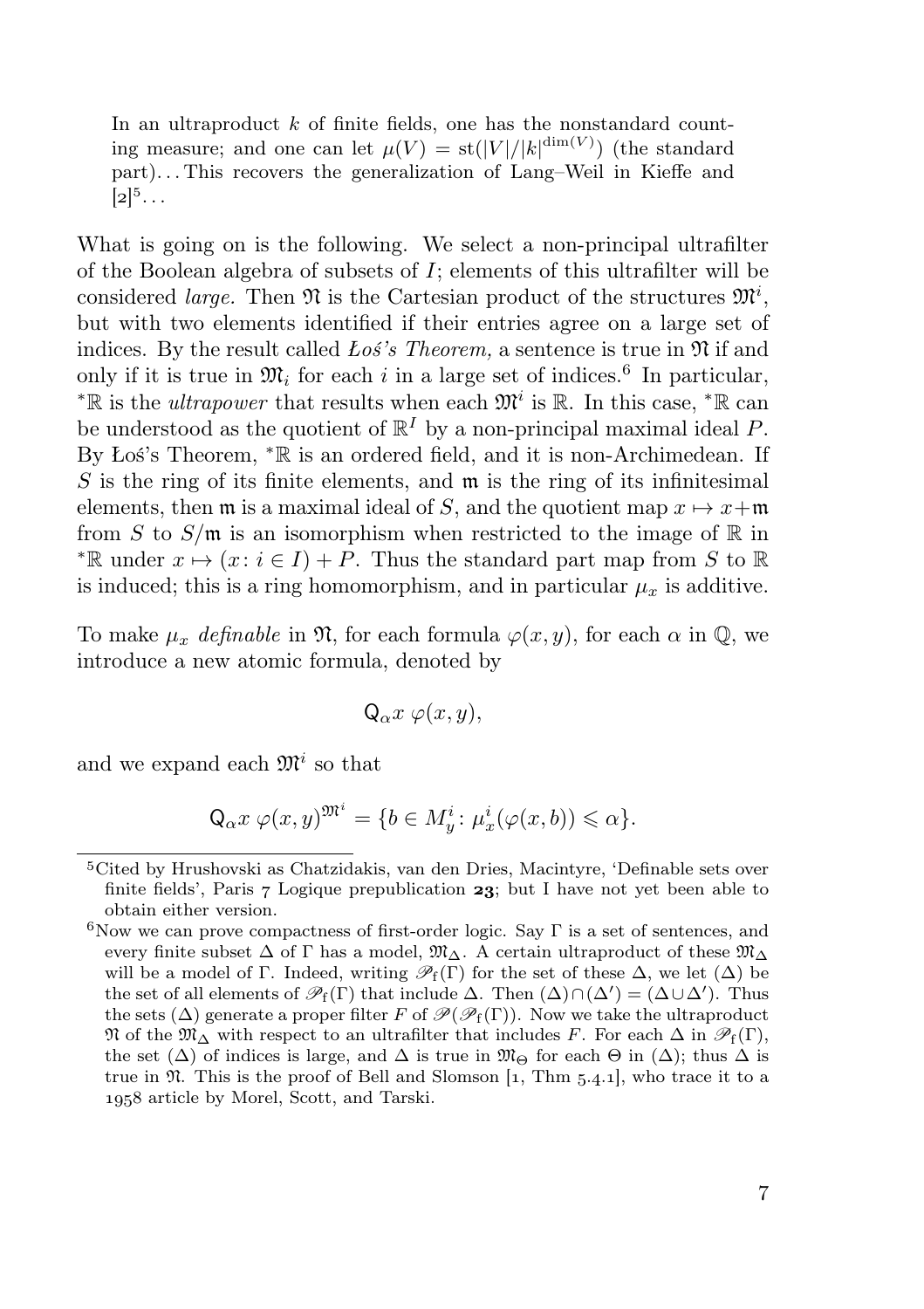Repeat  $\omega$  times (so we have a formula  $Q_{\alpha} x \varphi(x, y)$  for every formula  $\varphi$ ). For every formula  $\varphi$  and every  $\alpha$  in  $\mathbb{Q}$ , the following are equivalent:

$$
\mu_x(\varphi(x, b)) \leq \alpha,
$$
  
\n
$$
\{i : \mu_x^i(\varphi(x, b)) \leq \alpha\} \text{ is large,}
$$
  
\n
$$
\mathfrak{N} \models \mathbf{Q}_{\alpha} x \varphi(x, b).
$$

Thus

$$
\mu_x(\varphi(x,b)) = \inf \{ \alpha \colon \mathfrak{N} \models \mathsf{Q}_{\alpha} x \; \varphi(x,b) \}.
$$

We can take this as the *definition* of  $\mu_x$ , and then we can establish additivity as in the Dedekind construction of R:

• If  $\gamma, \delta \in \mathbb{R}$ , then

$$
\inf\{x\in\mathbb{Q}\colon\gamma\leqslant x\}+\inf\{y\in\mathbb{Q}\colon\delta\leqslant y\}=\inf\{z\in\mathbb{Q}\colon\gamma+\delta\leqslant z\}.
$$

• If  $\varphi(x, b) \wedge \psi(x, b) = \perp$ , then the sentences

$$
Q_{\alpha}x \varphi(x, b) \wedge Q_{\beta}x \psi(x, b) \rightarrow Q_{\alpha+\beta}x (\varphi(x, b) \vee \psi(x, b),
$$
  

$$
\neg Q_{\alpha}x \varphi(x, b) \wedge \neg Q_{\beta}x \psi(x, b) \rightarrow \neg Q_{\alpha+\beta}x (\varphi(x, b) \vee \psi(x, b))
$$

are true in each  $\mathfrak{M}^i$  and therefore in  $\mathfrak{N}$ .

A curiosity is that, while

$$
\mu_x(\varphi(x,b)) < \alpha \implies \mathfrak{N} \models \mathsf{Q}_{\alpha} x \ \varphi(x,b) \\
\implies \mu_x(\varphi(x,b)) \leq \alpha,
$$

we need not have the converse of the second implication. That is, possibly  $\mu_x(\varphi(x, b)) = \alpha$ , although  $\mathfrak{N} \models \neg \mathsf{Q}_{\alpha} x \; \varphi(x, b)$ , because  $\mu_x^i(\varphi(x, b)) > \alpha$ for a large set of i.

Suppose now  $\mu_x$  is a Keisler measure on  $L_x(\mathbb{U})$ . If for all y and all formulas  $\varphi(x, y)$  in no parameters,<sup>7</sup> the value of  $\mu_x(\varphi(x, b))$  depends only on tp( $b/A$ ), then  $\mu_x$  is A-invariant. In this case, the function

$$
b \mapsto \mu_x(\varphi(x, b))
$$

The qualification that  $\varphi$  must have no parameters is not made explicit by Hrushovski  $[5, §2.6, p. 197].$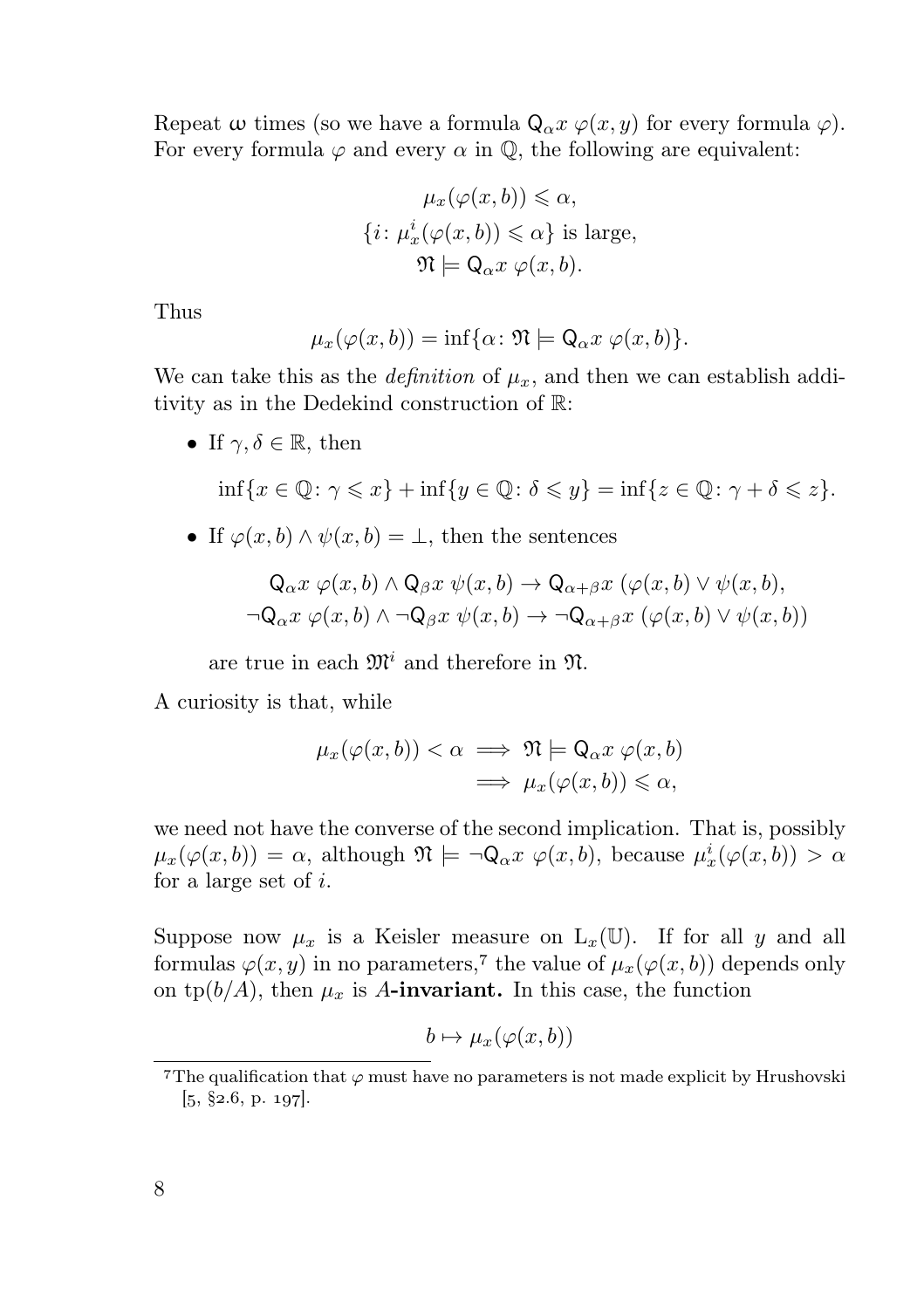on  $\mathbb{U}_y$  has the factor  $b \mapsto \text{tp}(b/A)$ ; the other factor can be called  $\mu_\varphi$ ,<sup>8</sup> so that we have the following commutative diagram (where we rely on the  $|A|$ <sup>+</sup>-saturation of U to be able to define  $\mu_{\varphi}$  on all of  $St_{y}(A)$ :



**Theorem.** For a Keisler measure  $\mu_x$  on  $L_x(\mathbb{U})$ , the following are equivalent:

- 1. For each y disjoint from x, for each  $\varphi(x, y)$  in  $L_{x,y}(\varnothing)$ , the function  $b \mapsto \mu_x(\varphi(x, b))$  from  $\mathbb{U}_x$  to  $[0, \infty]$  is continuous with respect to the A-topology on  $\mathbb{U}_x$ .
- 2.  $\mu_x$  is A-invariant, and for each y disjoint from x, for each  $\varphi(x, y)$ in  $L_{x,y}(\emptyset)$ , the induced function  $\mu_{\varphi}$  (from  $St_{y}(A)$  to  $[0,\infty]$  such that  $\mu_x(\varphi(x, b)) = \mu_\varphi(\text{tp}(b/A)))$  is continuous.

*Proof.* In the presence of A-invariance, since the map  $b \mapsto \text{tp}(b/A)$  is continuous and open, continuity of the 'diagonal' maps  $b \mapsto \mu_x(\varphi(x, b))$ with respect to the A-topology is equivalent to continuity of the  $\mu_{\varphi}$ .

If A-invariance fails, that is,  $tp(c/A) = tp(c'/A)$  for some c and c' in  $\mathbb{U}_x$ , but

$$
\mu_x(\varphi(x,c)) \leq \alpha < \mu_x(\varphi(x,c'))
$$

then  $\{b : \mu_x(\varphi(x, b)) \leq \alpha\}$  is not A-closed, since every A-closed (or Aopen) set contains both  $c$  and  $c'$ , or neither.  $\Box$ 

Under the equivalent conditions of the theorem,  $\mu_x$  is called A-definable.<sup>9</sup> If we work with an arbitrary structure  $\mathfrak M$  instead of U, we may

<sup>&</sup>lt;sup>8</sup>Van den Dries  $[g, p, 1]$  uses  $\mu_{\varphi}$  for the whole function  $b \mapsto \mu_x(\varphi(x, b))$ . I use it here for the factor mainly to have a label for the commutative diagram. Hrushovski just calls the factor g.

<sup>&</sup>lt;sup>9</sup>Hrushovski just says  $\mu_x$  is A-definable if it is A-invariant and in addition the maps  $\mu_{\varphi}$ —his q—are continuous.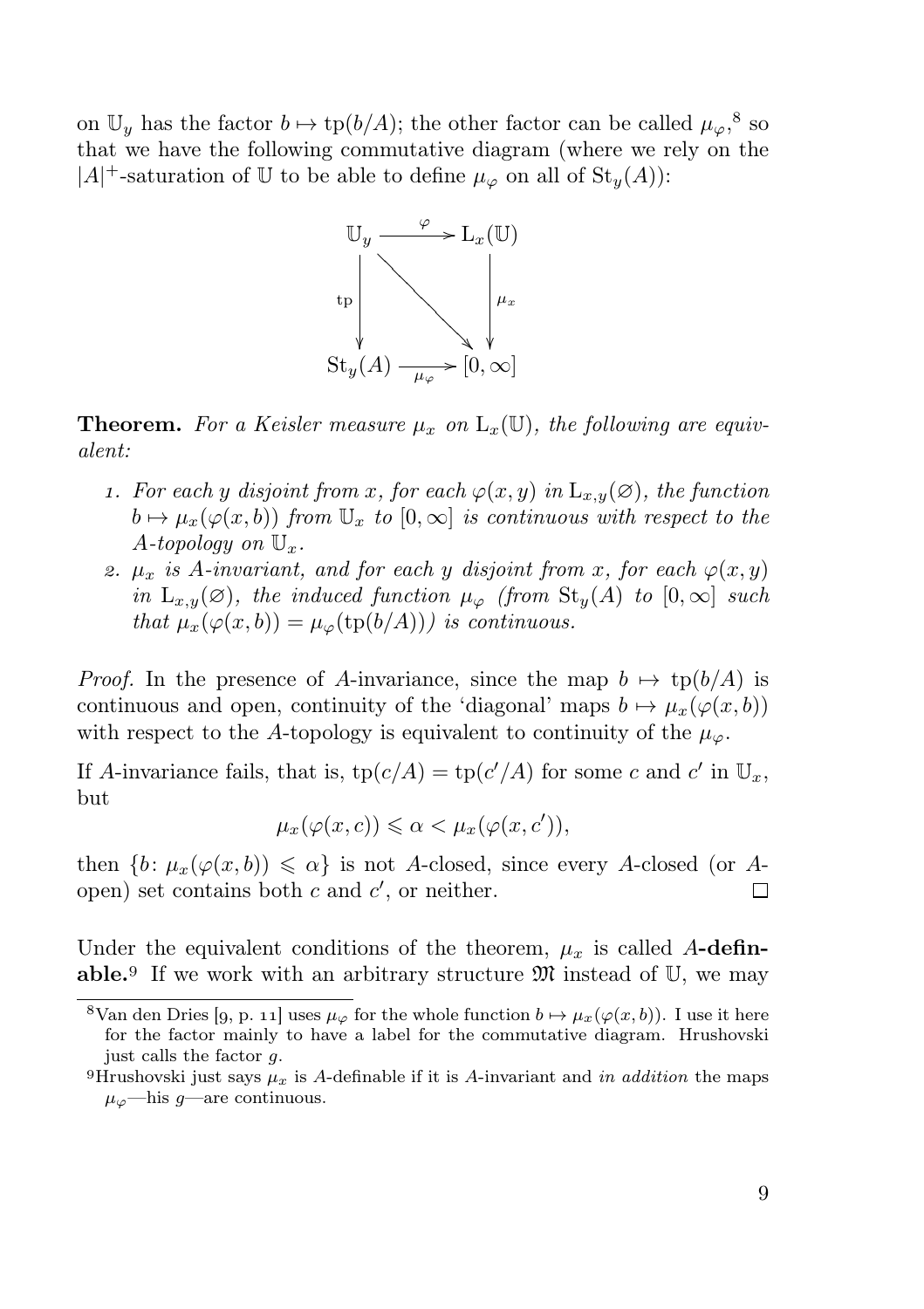take the first condition as A-definability. This condition means just that for each  $\varphi$  and each  $\alpha$  in  $\mathbb O$  the sets

$$
\{b \colon \mu_x(\varphi(x,b)) \leq \alpha\}, \qquad \{b \colon \mu_x(\varphi(x,b)) \geq \alpha\}
$$

are A-closed. So we have this continuity in Example 2.

In Example 1, where

$$
\mu_x(\varphi) = \begin{cases} 1, & \text{if } \varphi \in p, \\ 0, & \text{otherwise,} \end{cases}
$$

then we have A-definability of  $\mu_x$  if and only if the sets

$$
\{b \colon \varphi(x, b) \in p\}
$$

are A-clopen, that is, A-definable. This condition is that  $p$  itself is *defin*able over A.

More generally, suppose B is another parameter set. If  $\mathbb{U}_x = \prod_{i \lt n} \mathbb{U}_{s(i)}$ , we can let

$$
B_x = \prod_{i < n} (\mathbb{U}_{s(i)} \cap B).
$$

This set has the A-topology induced from  $\mathbb{U}_x$ , and then an A-definable subset of  $B_x$  can be understood as an A-clopen subset.

Now suppose  $A \subseteq B$ . An element p of  $\text{St}_x(B)$  is called **definable** over A [7, Defn 1.1] if for each y disjoint from x, for each  $\varphi(x, y)$  in  $L_{x,y}(\varnothing)$ , there is a formula  $d_x \varphi(x, y)$  in  $L_y(A)$  such that for all b in  $B_y$ 

$$
\varphi(x,b) \in p \iff \mathbb{U} \models d_x \varphi(x,b).
$$

We can define  $\mu_x$  on  $L_x(B)$  as before; then this measure is A-definable as before if and only if  $p$  is  $A$ -definable.

**Theorem.** Suppose  $A \subseteq B$ . All types in x over B are A-definable if and only if all  $\mathbb U$ -definable subsets of  $B_x$  are A-definable.

*Proof.* Exercise, or see  $\left[3, \frac{6}{3}, 7, \frac{6}{10}\right]$ .  $\Box$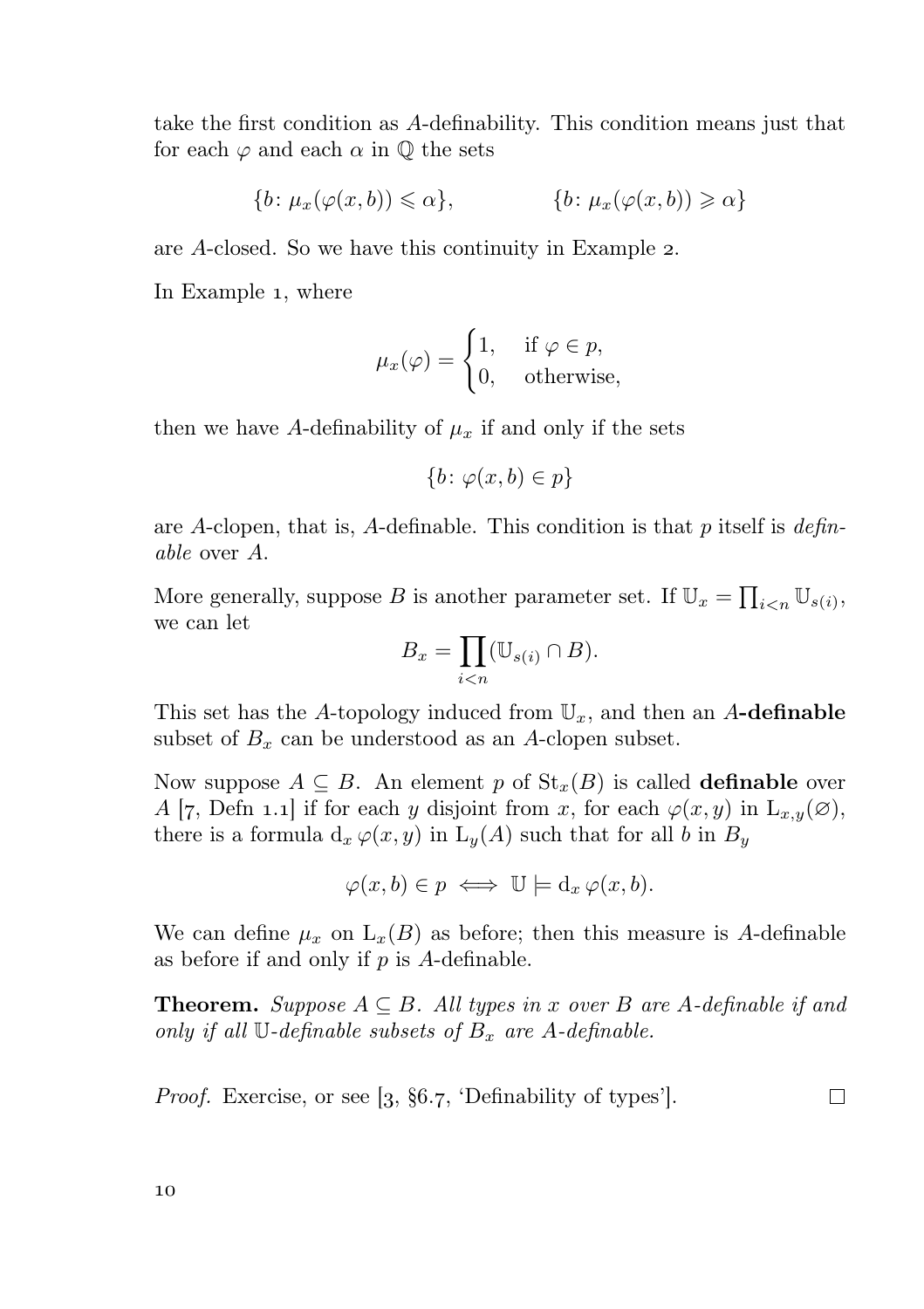The present situation can be depicted in one big commutative diagram:



Here  $L(B)$  is the set of sentences over B modulo T, so it is the 2-element Boolean algebra {⊥, ⊤}. The first component of the main diagonal map takes  $(\varphi(x, y), b)$  to  $(C, b)$ , where  $C = \{c \in B_y : \varphi(x, c) \in p\}$ ; the next component takes this pair to  $\top$  if and only if  $b \in C$ .

A type over A (that is, an element of some  $St_x(A)$ ) is called simply definable if it is A-definable. Then all types over  $\varnothing$  are definable. The following are equivalent:

- 1. The theory T is *stable* (that is,  $\kappa$ -stable for some  $\kappa$ ).
- 2. All types over models of T are definable [7, Cor. 1.21].
- 3. All types over all parameter sets are definable  $[3, \text{Cor } 6.7.11].$

So here is a hint that definable Keisler measures are a generalization of types for unstable theories.

# . Ideals

if  $\mu_x$  is a Keisler measure on  $L_x(A)$ , then the set  $\{\varphi: \mu_x(\varphi) = 0\}$  is an *ideal* of the Boolean ring  $L_x(A)$ .

### The forking ideal

Another example is the *forking ideal*.<sup>10</sup> A formula  $\varphi$  forks over A if  $\varphi \neq \perp$  and there are finitely many formulas  $\theta_i$  such that

 $\overline{\phantom{a}}^{10}$ Gönenc talked about this on March 1.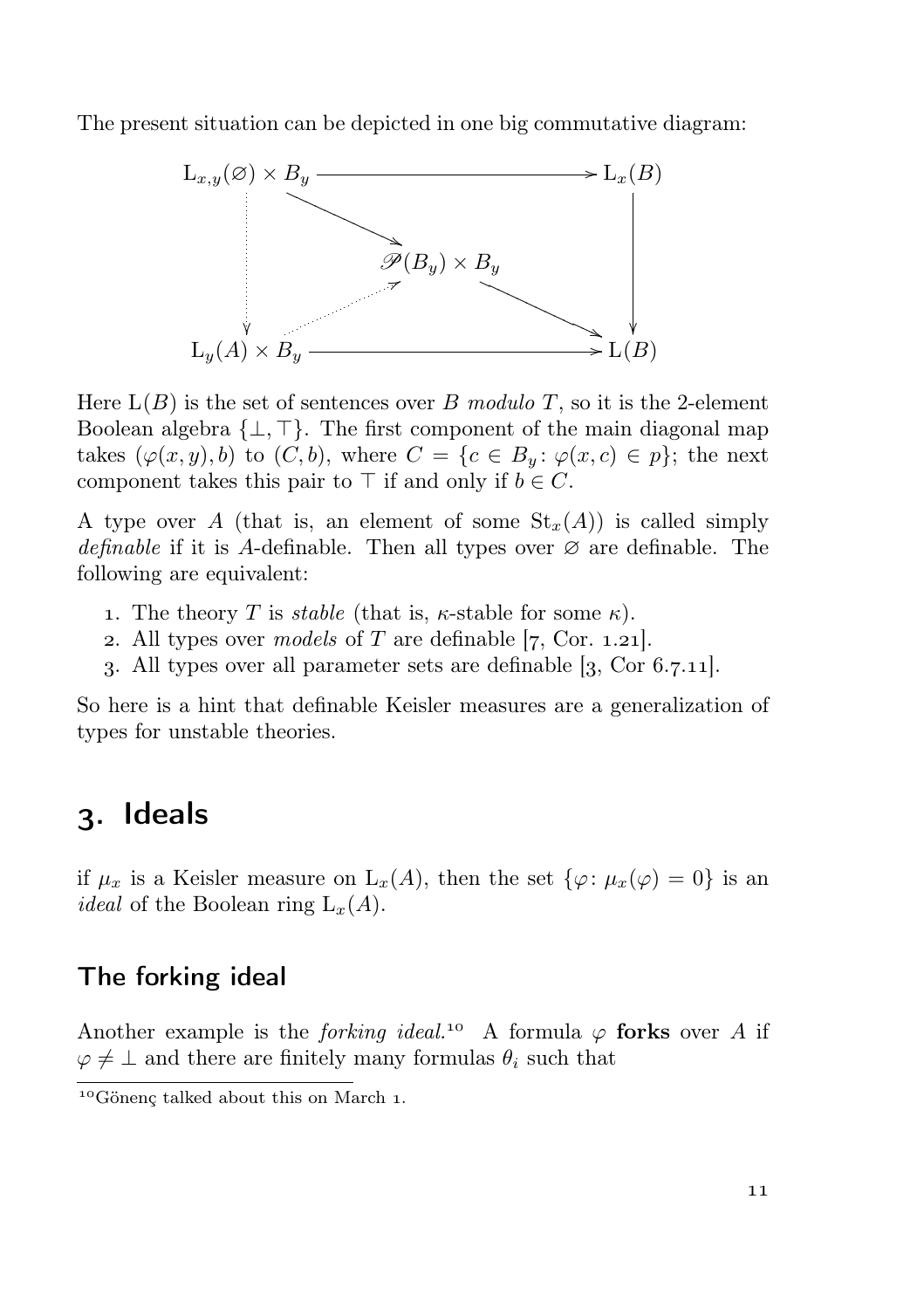- $\varphi \to \bigvee_i \theta_i = \top$ , that is,  $T \vdash \varphi \to \bigvee_i \theta_i$ ;
- each  $\theta_i$  divides over A.

For present purposes, one might say that  $\perp$  also forks, since as things are the *forking ideal* in x over A will be the set

$$
\{\varphi \in L_x(\mathbb{U}) \colon \varphi \text{ forks over } A\} \cup \{\perp\}.
$$

If  $\varphi(x, y)$  is a formula<sup>11</sup> and  $b \in \mathbb{U}_y$ , the formula  $\varphi(x, b)$  divides over A if b belongs to an *indiscernible* sequence  $(b_i : i < \omega)$  over A such that  $\{\varphi(x, b_i): i < \omega\}$  is inconsistent. Recall that the indiscernibility means that, for all m in  $\omega$ , if

$$
n(0) < \cdots < n(m-1) < \omega,
$$
 (\*)

then for all formulas  $\psi$  over A

$$
T \vdash \psi(b_0, \ldots, b_{m-1}) \leftrightarrow \psi(b_{n(0)}, \ldots, b_{n(m-1)}).
$$

So in  $(\mathbb{Q}, \langle \rangle)$ , every increasing sequence of elements is indiscernible over  $\varnothing$ . In a vector space, a basis is indiscernible as a set (under any ordering it is an indiscernible sequence).

If  $\{\varphi(x, b_i): i < \omega\}$  is inconsistent, then by compactness the subset  $\{\varphi(x, b_i): i < m\}$  is inconsistent for some m in  $\omega$ ; that is, the formula  $\bigwedge_{i \leq m} \varphi(x, b_i)$  is ('identically') false (in T). By indiscernibility, if (\*) holds, then  $\bigwedge_{i \leq m} \varphi(x, b_{n(i)})$  is false. In short,  $\{\varphi(x, b_i): i < \omega\}$  is m-inconsistent.

Easily, if  $\varphi$  divides, so does  $\varphi \wedge \psi$ . However, if  $(b_i : i < \omega)$  and  $(c_i : i < \omega)$ ω) are indiscernible over A, it does not follow that  $(b_i c_i : i < ω)$  is indiscernible; so it is not immediate that if  $\varphi$  and  $\psi$  divide, so does  $\varphi \vee \psi$ .

However, the definition of forking ensures that the forking formulas, along with  $\perp$ , do compose an ideal. Also, in *stable* theories, forking and dividing are the same  $[7, ch. 6]$ .

<sup>&</sup>lt;sup>11</sup>Probably  $\varphi$  has no parameters.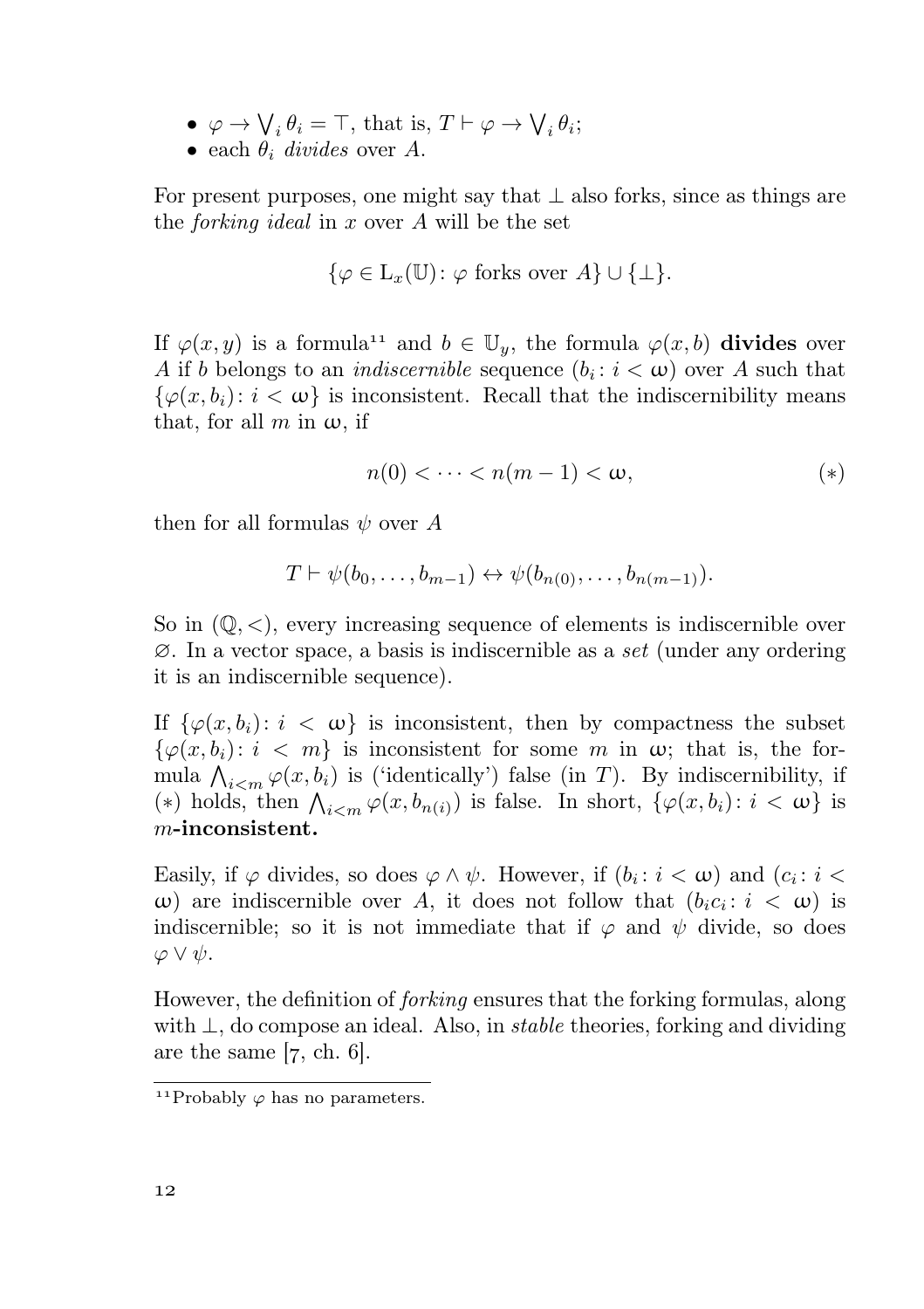#### Possible properties

Now say  $X$  is an A-definable set.<sup>12</sup> We may form the Boolean ring  $Def_{\mathbb{U}}(X)$  of definable subsets of X. If  $X = \theta^{\mathbb{U}}$  for some  $\theta$  in  $L_x(A)$ , we can define

$$
L_X(\mathbb{U}) = \{ \theta \wedge \varphi \colon \varphi \in L_x(\mathbb{U}) \}
$$

and identify this with  $Def_{\mathbb{U}}(X)$ . An ideal of the Boolean ring  $L_X(\mathbb{U})$  is A-invariant if for all formulas  $\varphi(x, y)$  and all b in  $\mathbb{U}_y$ , the answer to the question of whether  $\varphi(x, b)$  is in the ideal depends only on tp(b/A).

The forking ideal is invariant. If  $\mu_x$  is A-invariant, then so is the ideal  ${P : \mu_x(P) = 0}$  mentioned above.

Let I be an ideal of  $Def_{\mathbb{H}}(X)$ . A subset  $\Phi$  of  $L_X(\mathbb{U})$  (that is, a partial type in x defining a subset of X) is I-wide if  $\Phi$  implies no formula in I, that is, the *filter* generated by  $\Phi$  does not intersect I. If I is the zero ideal of a measure, then I-wideness of  $\Phi$  means no element of  $\Phi$  has measure 0. The filter

$$
\{\theta \wedge \neg \varphi \colon \varphi \in I\}
$$

is the maximal I-wide partial type, unless I is the improper ideal.

We generalize to the case where X is merely A-open. If  $X = \bigcup_i X_i$ , the  $X_i$  being definable over A, we let

$$
L_X(\mathbb{U}) = \bigcup_i L_{X_i}(\mathbb{U}).
$$

Then a subset I is an ideal if each  $I \cap L_{X_i}(\mathbb{U})$  is an ideal. This is Hrushovski's definition. Alternatively, it seems we could just define

$$
L_X(\mathbb{U}) = \{ \varphi \in L_x(\mathbb{U}) \colon \varphi^{\mathbb{U}} \subseteq X \}.
$$

This may not be a Boolean algebra. It is still a Boolean ring, possibly without a unit; so it has ideals and filters. If  $I$  is a proper ideal, then the maximal I-wide partial type is

$$
\{\psi \wedge \neg \varphi \colon \psi \in L_X(\mathbb{U}) \text{ and } \varphi \in I\}.
$$

<sup>&</sup>lt;sup>12</sup>Van den Dries [9, p. 12] allows X to be A-open. Hrushovski, and therefore we, do this presently.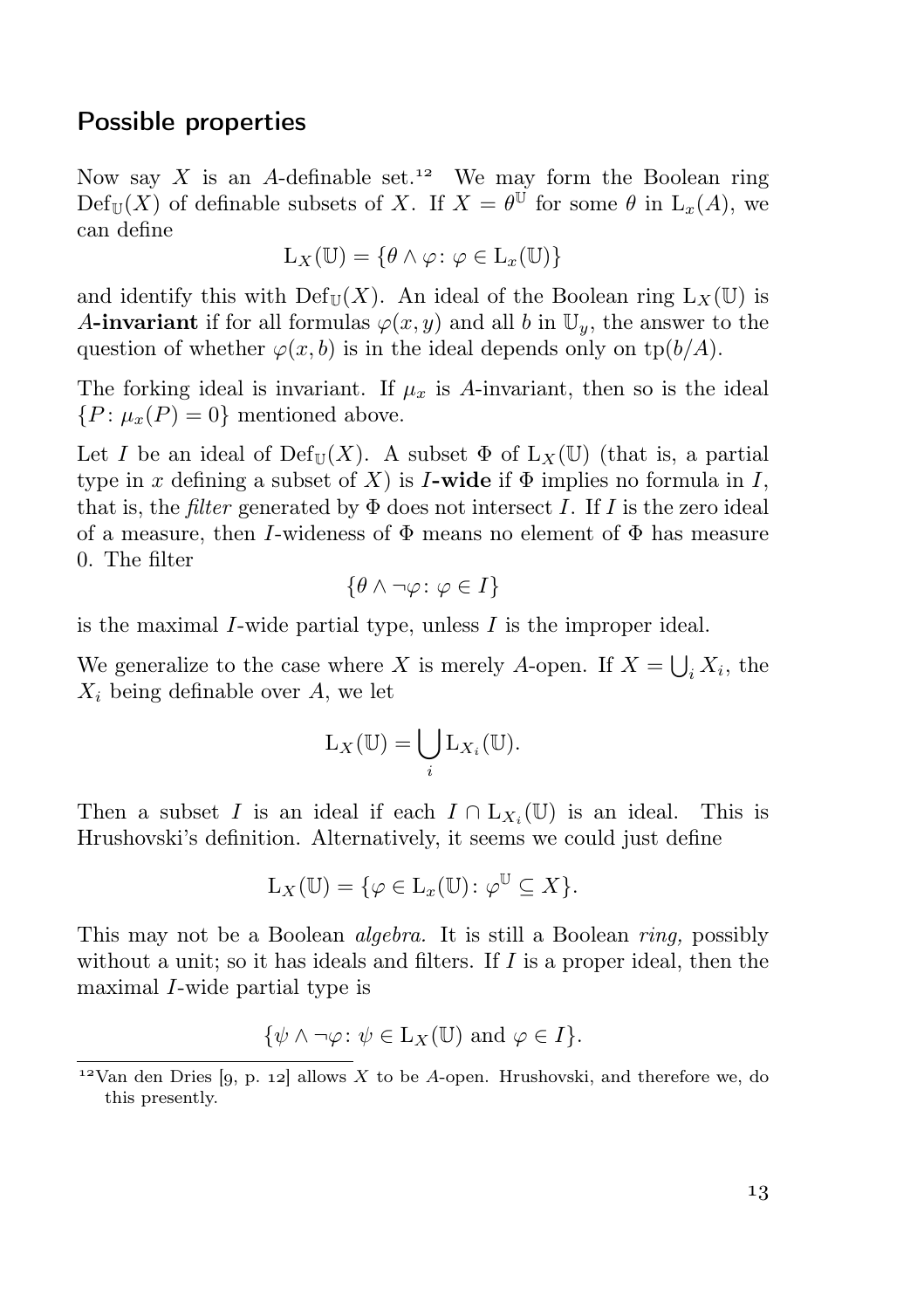# $4. S<sub>1</sub>$  rank

In the Ravello volume, Hrushovski [4, Defn 4.1, p. 176] defines  $S_1(\theta)$  for formulas  $\theta$  in  $L_x(\mathbb{U})$  (here  $\mathbb U$  need only be  $\omega$ -saturated):

- 1.  $S_1(\theta) > 0$  if  $|\theta^{\mathbb{U}}| \geq \omega$ .
- 2.  $S_1(\theta) \geq n+1$  if for some set A of parameters,  $\theta \in L_x(A)$  and there is an indiscernible sequence  $(b_i : i \in I)$  over A and a formula  $\varphi(x, y)^{13}$ such that

$$
S_1(\varphi(x, b_1) \land \varphi(x, b_2)) < n, \qquad S_1(\theta \land \varphi(x, b_i)) \geq n
$$

for each  $i$  in  $I$ .

(Hrushovski has  $\geq$  for  $\geq$  and  $\leq$  for  $\lt$  in the second part of this definition. He notes that  $S_2(\theta)$  can be defined the same way, but with  $S_2(\theta) > 0$  if  $S_1(\theta) > n$  for all n in  $\omega$ .)

Compare with Morley rank:

- 1. RM( $\theta$ )  $\geqslant$  0 if  $|\theta^{\mathbb{U}}|$   $>$  0.
- 2. RM( $\theta$ )  $\ge \alpha + 1$  if there is a sequence  $(\psi_i : i < \omega)$  of formulas (with parameters) such that

$$
\psi_i \wedge \psi_j^{\mathbb{U}} = \varnothing, \qquad \qquad \text{RM}(\theta \wedge \psi_i) \geq \alpha
$$

whenever  $i < j < \omega$ .

Then  $S_1(\theta)$  is the least n such that  $S_1(\theta) \ngtr n + 1$ .

(For a subset  $\Gamma$  of  $L_x(\mathbb{U})$ ,  $S_1(\Gamma)$  is the least of the  $S_1(\theta)$  such that  $\theta$  is in the filter generated by Γ. Then  $S_1(a/B) = S_1(tp(a/B))$ . Similarly for RM.)

Suppose  $\theta$  in  $L_r(\mathbb{U})$  has Morley rank 1 and Morley *degree* 1 (that is, no two disjoint definable subsets have lower rank). Then  $\theta$  or  $\dot{\theta}^{\mathbb{U}}$  is called strongly minimal. Every definable subset of  $\theta^{\mathbb{U}}$  is finite or cofinite; moreover, by compactness, for every  $\varphi(x, y)$ , there is n in  $\omega$  such that  $\theta \wedge \varphi(x,a)^{\mathbb{U}}$  is smaller than n or infinite. Hrushovski asserts the same in case  $\theta$  has  $S_1$  rank 1:

<sup>&</sup>lt;sup>13</sup>Presumably with no parameters?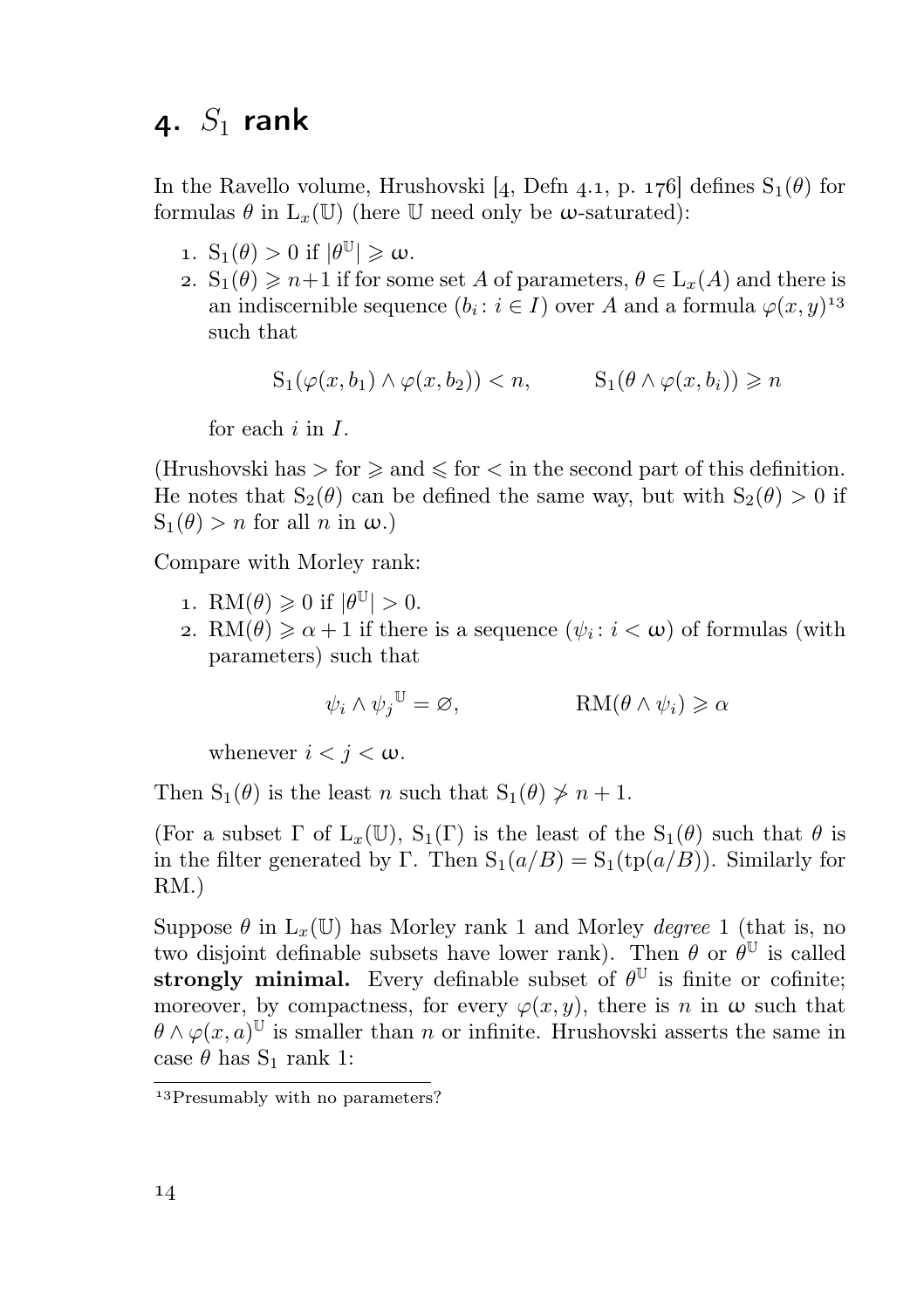**Theorem** ([4, Lem. 4.1, p. 176]). Suppose  $\theta$  in  $L_x(\mathbb{U})$  has  $S_1$  rank 1. Then for every  $\varphi(x, y)$ , there is n in  $\omega$  such that  $\theta \wedge \varphi(x, a)^{\mathbb{U}}$  is smaller than n or infinite.

*Proof.* Suppose not, so that there are  $a_m$  for infinitely many m such that  $\theta \wedge \varphi(x, a_m)$ <sup>U</sup> has size m. Write  $\theta \wedge \varphi(x, a_m)$ <sup>U</sup> as  $D_m$ . For every m, there is a least  $m'$  such that  $m < m'$  and, for infinitely many n

$$
D_m \cap D_{m'} = D_m \cap D_n. \tag{\dagger}
$$

Hence there is an infinite set of indices such that (†) holds whenever  $m < m' \leqslant n^{14}$  In this case

$$
D_m \setminus D_{m'} = D_m \setminus D_n.
$$

Thus the sets  $D_m \setminus D_{m'}$  are disjoint. Therefore their sizes are bounded, since  $S_1(\theta) = 1^{15}$  This means that the sets  $D_m \cap D_{m'}$  are unbounded in size. But by (†) they form a chain:

$$
D_m \cap D_{m'} = D_m \cap D_{m'} \cap D_{m''} \subseteq D_{m'} \cap D_{m''}.
$$

Perhaps by restricting the index set again<sup>16</sup>, we may assume that the differences

$$
(D_{m'} \cap D_{m''}) \smallsetminus (D_m \cap D_{m'})
$$

are strictly increasing in size. Since they are disjoint, this contradicts  $S_1(\theta) = 1.$  $\Box$ 

According to Hrushovski  $[4, p. 177]$ ,

The fact that  $S_1(F) = 1$  in the case of pseudo-finite fields was shown in  $[2]^{17}$ , using an extension of the Lang–Weil estimates.

 $17$ See note 5.

<sup>&</sup>lt;sup>14</sup>Hrushovski appeals to Ramsey's theorem for this.

<sup>&</sup>lt;sup>15</sup>Apparently if the sizes were unbounded, by compactness we could assume that the parameters composed an indiscernible sequence.

 $16$  Hrushovski does not say this, but it seems to be needed.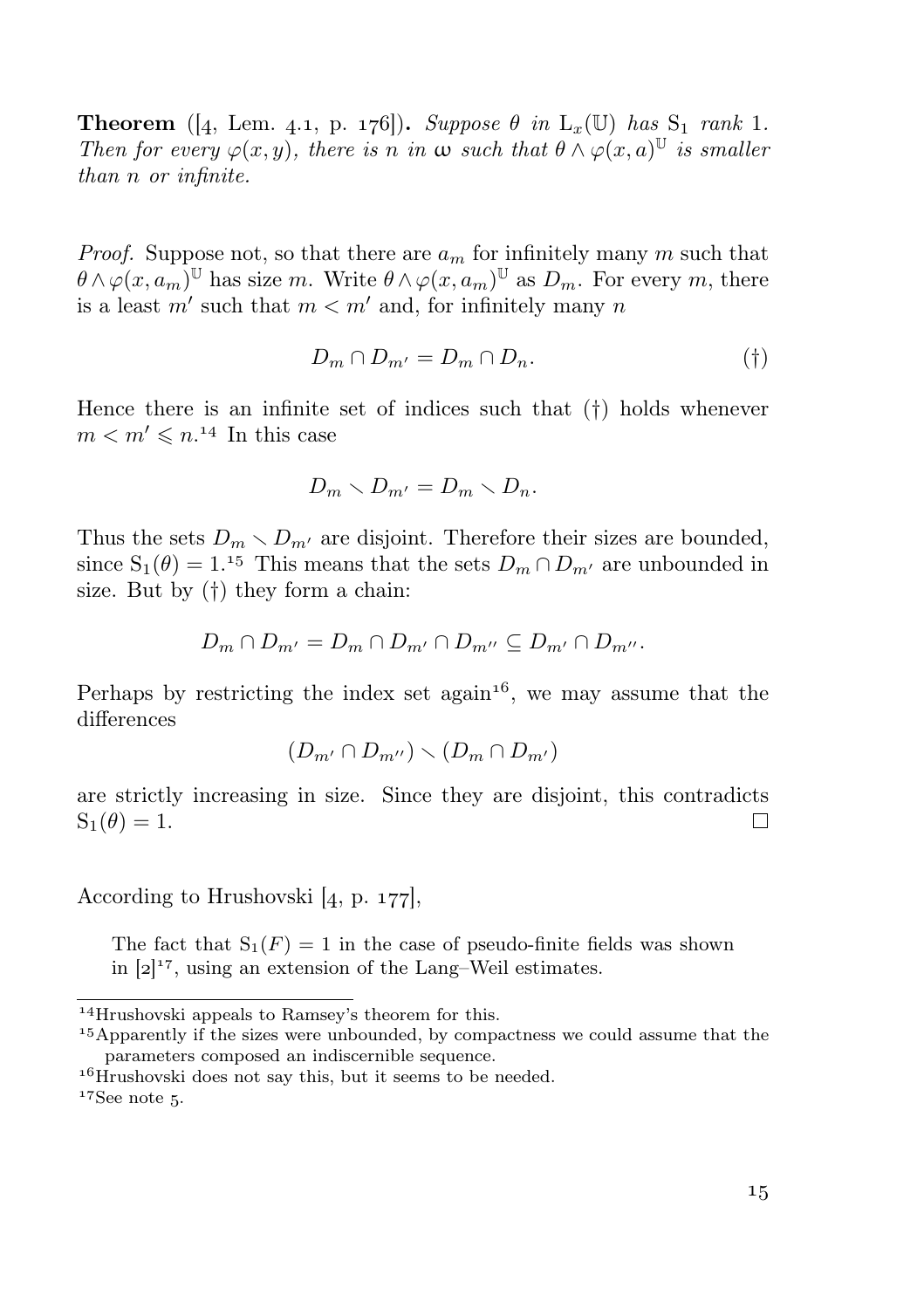If X has ordinal<sup>18</sup> Morley rank  $\alpha$  and has Morley *degree* 1 (that is, has no two disjoint definable subsets of its rank), then there is a Keisler measure on  $L_X(\mathbb{U})$  given by

$$
\mu(\varphi) = \begin{cases} 1, & \text{if } \text{RM}(\varphi) = \alpha, \\ 0, & \text{otherwise}, \end{cases}
$$

and this determines the ideal  $\{\varphi: \mu(\varphi) = 0\}$ . Even without the assumption that  $dM(X) = 1$ , the set

$$
\{\varphi\colon\operatorname{RM}(\varphi)<\alpha\}
$$

is an ideal. Similarly

$$
\{\varphi \colon \mathcal{S}_1(\varphi) < n+1\}
$$

is an ideal. If  $S_1(\theta) = n + 1$ , then for all A such that  $\theta \in L_x(A)$ , for all indiscernible  $(b_i : i < \omega)$  over A and all  $\varphi(x, y)$  [over A], if

$$
S_1(\varphi(x, b_0) \wedge \varphi(x, b_1)) < n,
$$

then for some i in  $\omega$ ,

$$
S_1(\theta \wedge \varphi(x, b_i)) < n.
$$

An arbitrary ideal I that is invariant over A is called an  $S_1$  ideal (or S1) ideal) over A if it has the foregoing property, that is, for any  $\varphi(x, y)$  over A and any indiscernible  $(a_i : i < \omega)$  over A,

if 
$$
\varphi(x, a_0) \land \varphi(x, a_1) \in I
$$
, then  $\varphi(x, a_0) \in I$  (†)

—equivalently,  $\varphi(x, a_i) \in I$  for some and therefore all i in  $\omega$ , by invariance of  $I$  and indiscernibility of the sequence.<sup>19</sup>

We can replace ( $\ddagger$ ) with the condition that for some or all n in  $\omega$ 

if 
$$
\bigwedge_{i < 2^n} \varphi(x, a_i) \in I
$$
, then  $\varphi(x, a_0) \in I$ .

Thus every  $S_1$  ideal includes the forking ideal.<sup>20</sup>

 $18$ Piotr gave this example (with 'finite' for 'ordinal') on February 16.

<sup>&</sup>lt;sup>19</sup>Hrushovski [5, Def. 2.8] just as the conclusion as  $\varphi(x, a_i) \in I$  for some i in  $\omega$ ; van den Dries  $[g, p. 12]$  observes that it then holds for all i.

<sup>&</sup>lt;sup>20</sup> Gönenç showed this on March  $1$  by the method of [9, Lem.  $1.18$ , p.  $12$ ].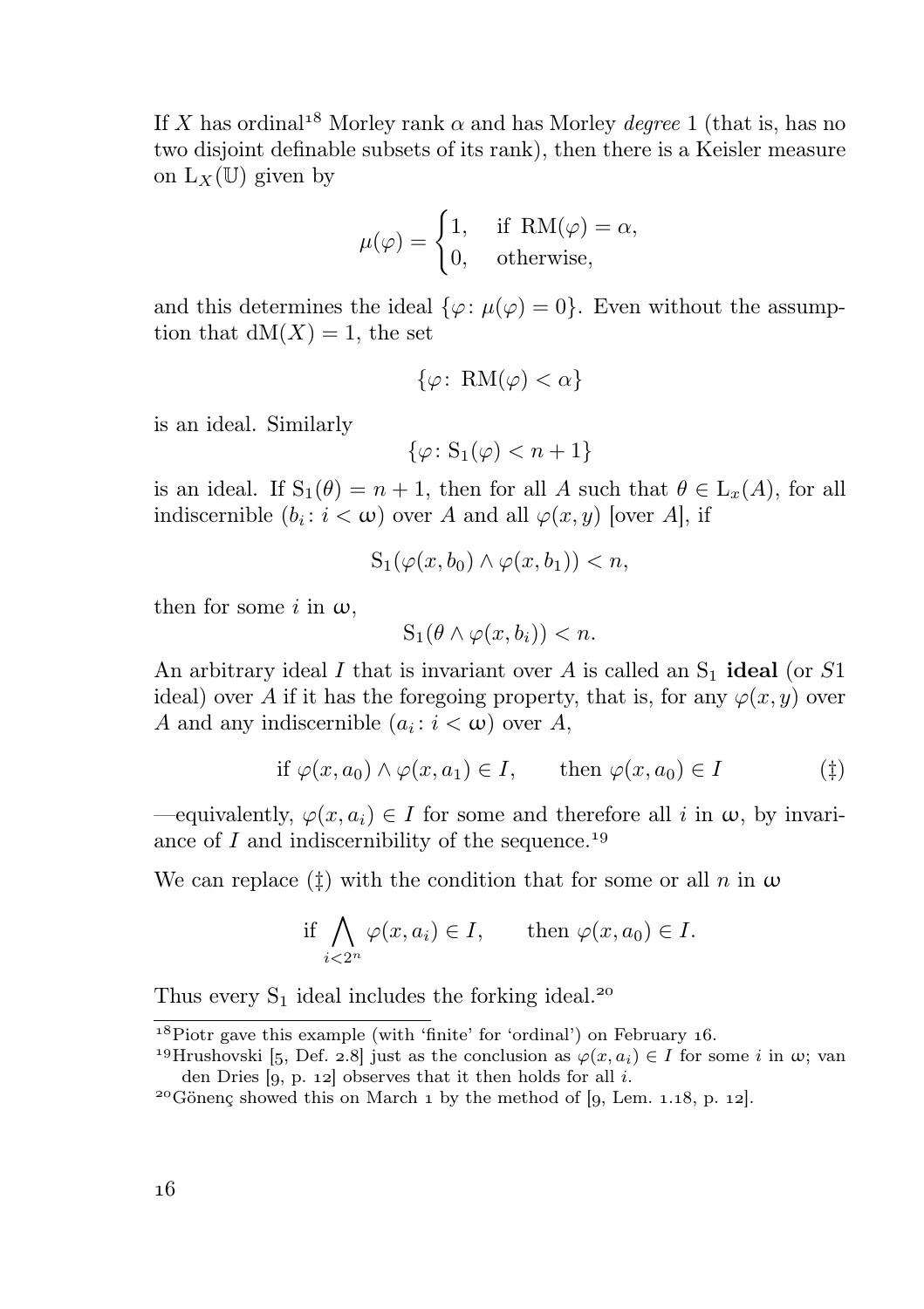## . The stabilizer theorem

We are now ready to state what appears to be the central result (Theorem  $(3.5)$  of Hrushovski's paper. (It is van den Dries's [q. Thm  $(2.6)$ .)

We let G be a group definable over a model  $\mathfrak{M}_0$ .

We let X be an arbitrary subset of G, and we define  $\tilde{G} = \langle X \rangle$  (van den Dries calls this  $\hat{X}$  [9, p. 17]). Then

$$
\tilde{G} = \bigcup_{n \in \omega} (X \cup X^{-1})^{\leq n},
$$

where  $(X \cup X^{-1})^{\leq n}$  comprises the elements of  $\tilde{G}$  that, as words in X, have length  $n$  or less.

We can form the isomorphic Boolean rings  $Def_{\mathbb{U}}(\tilde{G})$  and  $L_{\tilde{G}}(\mathbb{U})$ . But (apparently) these are too big. Let

$$
\mathrm{Def}_{\mathbb{U}}(\tilde{G})^* = \bigcup_{n \in \omega} (\mathrm{Def}_{\mathbb{U}}(\tilde{G}) \cap \mathscr{P}((X \cup X^{-1})^{\leq n})).
$$

(The notation is mine, although van den Dries uses the star for restrictions to  $XX^{-1}X$ . Hrushovski refers to elements of Def<sub>U</sub> $(\tilde{G})$  as definable, though to avoid confusion one might call them 'star-definable'.) We can let  $\tilde{\mathcal{L}_{\tilde{G}}}(\mathbb{U})^*$  be the image of  $\mathrm{Def}_{\mathbb{U}}(\tilde{G})^*$  in  $\mathcal{L}_{\tilde{G}}(\mathbb{U})$ .

Now let  $\mathfrak{M}$  be another model (probably  $\mathfrak{M}_0 \subseteq \mathfrak{M}$ ).

Suppose I is an ideal of  $L_{\tilde{G}}(\mathbb{U})^*$  that is

- M-invariant and
- $S_1$  over  $\mathfrak{M}$ .

Suppose also that  $I$  is invariant (or closed) under left and right translation by elements of  $\tilde{G}$ , that is, for all g in  $\tilde{G}$ ,

if 
$$
\varphi(x) \in I
$$
, then  $\varphi(g^{-1}x)$  and  $\varphi(xg^{-1})$  are in I.

Let  $q = \text{tp}(a/\mathfrak{M})$  for some a in  $\tilde{G}$ , and suppose q is I-wide. That is, suppose  $a \notin \varphi^{\mathbb{U}}$  for any  $\varphi$  in *I*, and let  $q = \text{tp}(a/\mathfrak{M})$ .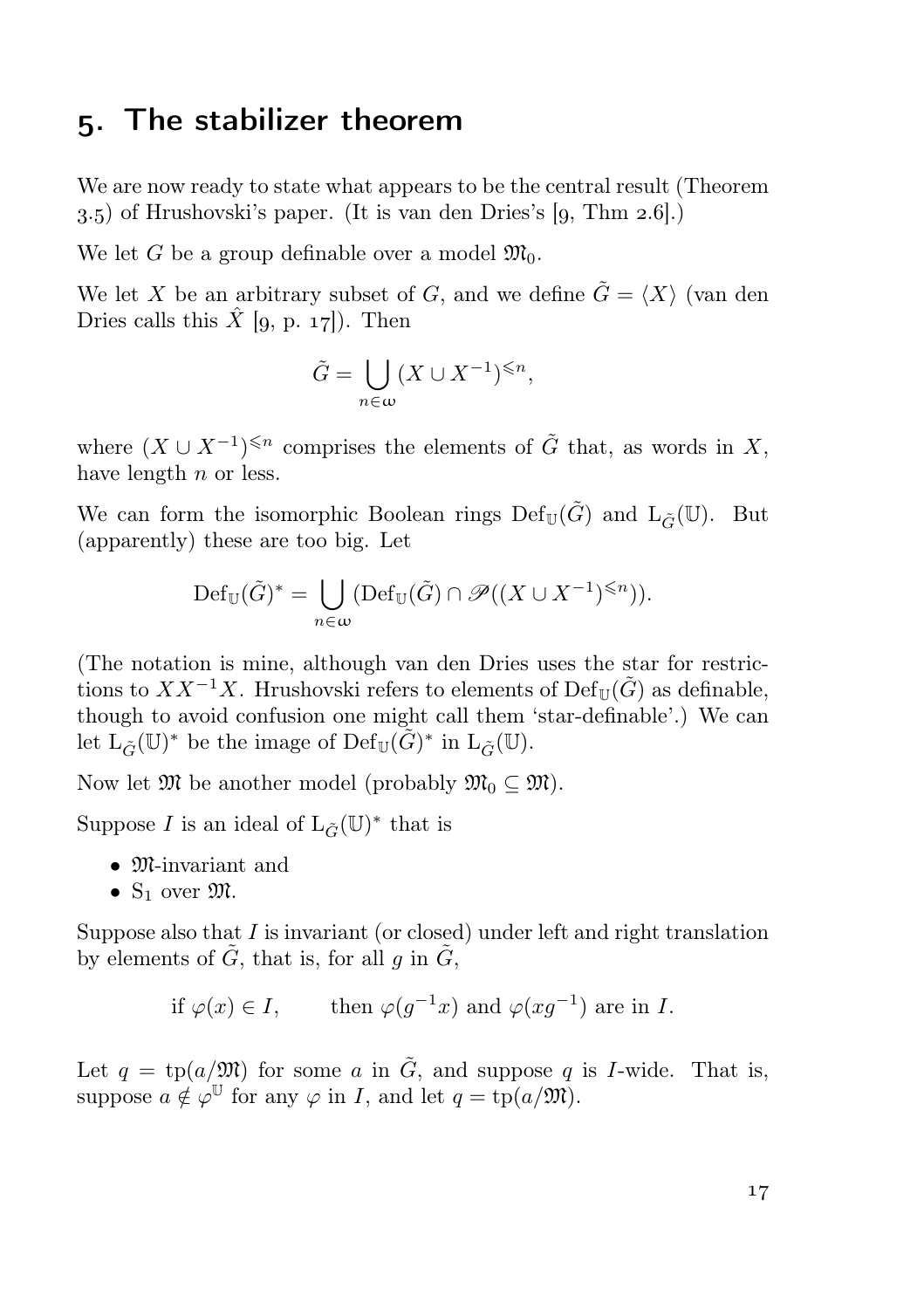Suppose further that for some other realization b of q, both  $tp(a/b\mathfrak{M})$ and  $\text{tp}(b/a\mathfrak{M})$  do not fork over  $\mathfrak{M}$ .

Then there will be a certain normal subgroup S of  $\tilde{G}$  that is  $\Lambda$ -definable over M.

S (or rather its defining partial type) will be I-wide.

Hrushovski says  $S = (q^{-1}q)^2$ , which we may write as

$$
S = q^{-1}qq^{-1}q;
$$

and he says  $qq^{-1}q$  is a coset of S. He says moreover that, as a consequence of the theorem,  $S \subseteq XX^{-1}XX^{-1}$ , that is,

$$
S \subseteq X^{-1}XX^{-1}X.
$$

But where Hrushovski has q, van den Dries has  $q(X)$ , which would seem to mean the realizations of q that belong to X. (He does not write  $q(\hat{X})$ .)

## A. Sorted structures

In the beginning, a structure is a set with distinguished *elements*, operations, and relations. The set is the universe of the structure. If this universe is A, then a **relation** is a subset of some Cartesian power  $A^n$ , where  $n \in \omega$ ; and an **operation** is a function from some  $A^n$  to A. If R is a relation on A, and  $b \in R$ , we write the **atomic sentence** 

 $R\vec{b}$ 

In the binary case we usually write b R c when  $(b, c) \in R$ . If f is an operation on A, then it is a certain kind of relation on A, namely a relation for which it is meaningful to write another atomic sentence,

$$
f\vec{b} = c,
$$

when  $(\vec{b}, c) \in f$ . In the ternary case we may write b  $f c = d$  when  $(b, c, d) \in f$ . We may allow f to be a nullary operation, in which case f by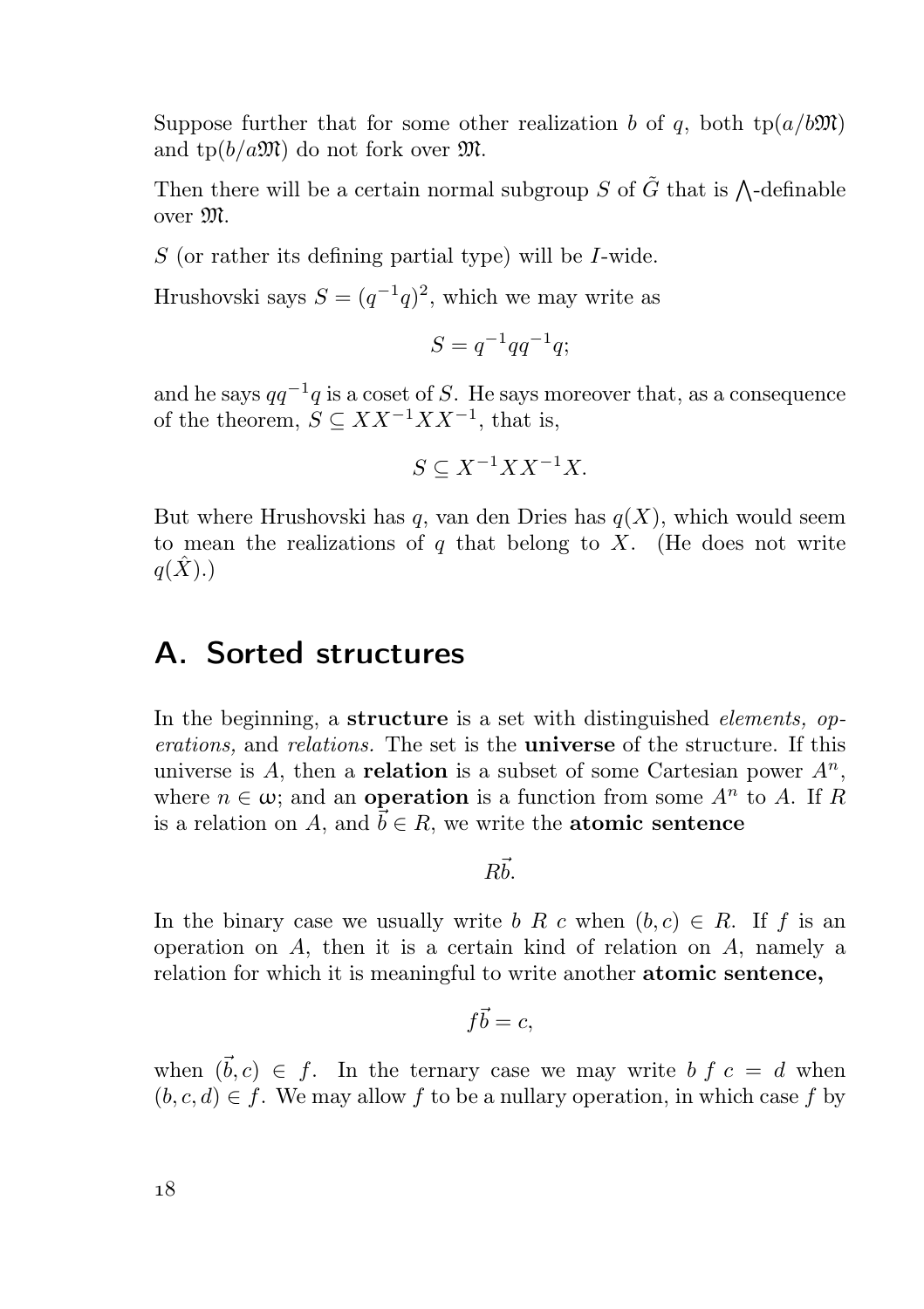itself denotes an element of A. We combine atomic formulas and quantify their variables in the usual way, for the sake of describing structures.

This definition of structure turns out to be needlessly limiting.

On a *field K*, division is not an operation; it is only a 'partial' operation, a function  $(x, y) \mapsto x/y$  from  $K \times (K \setminus \{0\})$  to K. We normally want a binary operation  $*$  to be 'total', so that  $x * y$  is always meaningful. This is a notational convenience, which we can achieve in the present case by defining  $x/0$  as 0. Alternatively, we can treat a field as two structures, abelian groups  $(K,+)$  and  $(K^{\times},\cdot)$ , with the appropriate interactions, including the function  $(x, y) \mapsto x/y$  from  $K \times K^{\times}$  to K, and the relation  $\{(x, x): x \in K \setminus \{0\}\}\$ from  $K^{\times}$  to K.

A vector space is also a pair of structures, namely an abelian group V of vectors and a field  $K$  of scalars; and there is an action of the latter on the former, that is, a certain function from  $K \times V$  to V. We could treat this pair as a structure whose universe is the disjoint union of  $K$ and  $V$ ; then each of these components would be a singulary relation on the universe. It may however be considered ugly to introduce symbols for these relations. Convention already supplies a way to keep the two sets apart: we let boldface letters like  $\bf{v}$  denote vectors, and plainface letters like a denote scalars.

Given a group  $G$ , we may want to consider it together with all of its quotient groups. If  $M < N$ , both being normal subgroups of G, then there is a function  $xM \mapsto xN$  from  $G/M$  onto  $G/N$ . Here we probably do not want to treat the (disjoint) union of all of these quotients as the universe of a structure, because, if there are infinitely many quotients, then the Compactness Theorem would give us an elementary extension with elements not in any of the original quotients.

We might restrict the last example so that the quotients of  $G$  are all  $de$ finable in  $G$ ; then we might generalize so that, starting from a structure  $\mathfrak{A}$ , for every definable relation R on A, for every definable equivalence relation  $E$  on  $R$ , we consider a new structure whose universe is the quotient  $R/E.$ 

Now we can generalize the original definition. On an indexed family  $(A_s: s \in S)$  of sets, a **relation** is a subset of  $\prod_{i \in I} A_i$  for some finite subset I of S, and an **operation** is a function from  $\prod_{i \in I} A_i$  to  $A_s$  for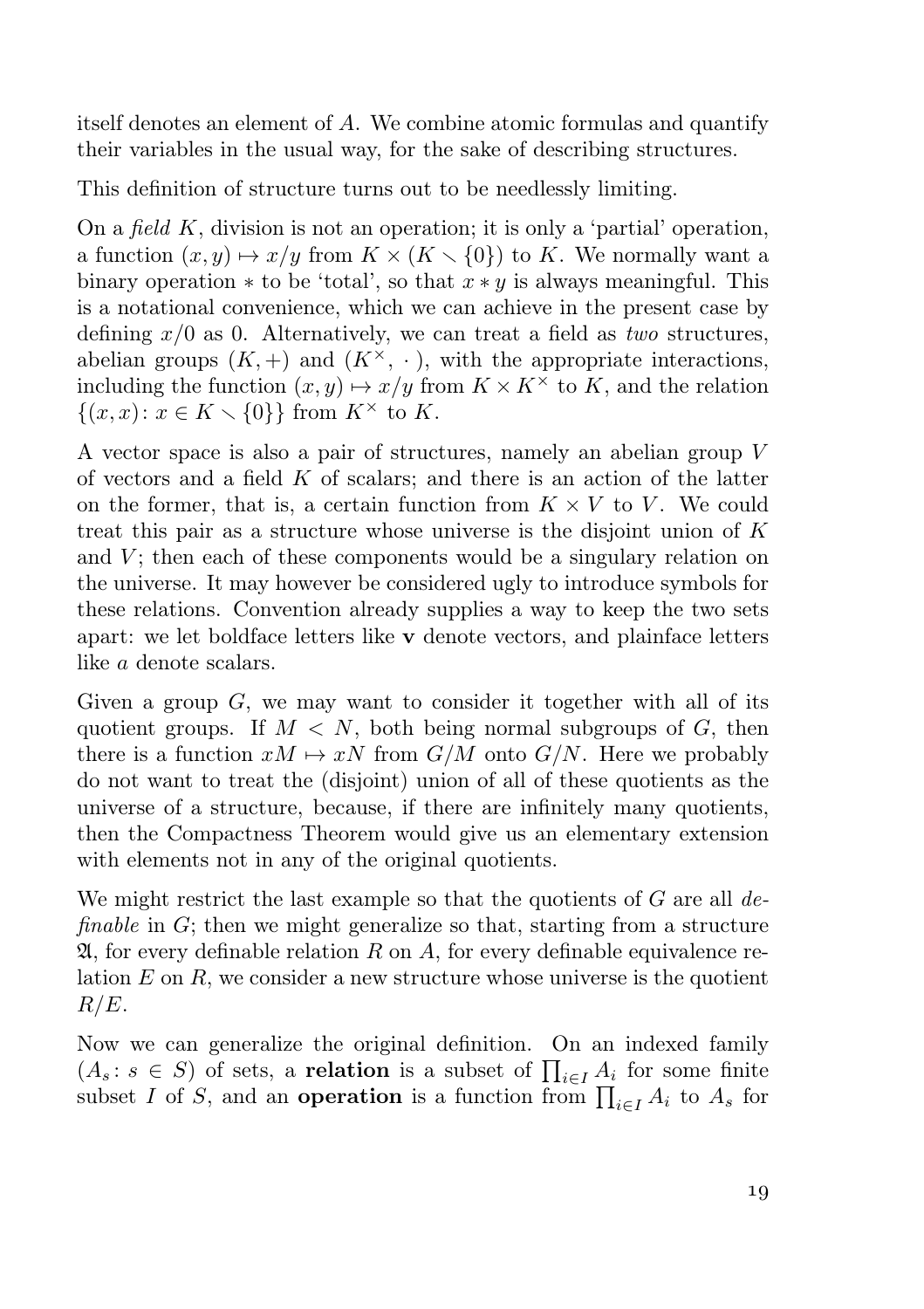some finite subset of  $I$  of  $S$  and some  $s$  in  $S$ . A structure then is an indexed family of sets with some relations and operations. The sets in the family are **sorts.** In a formula, the arguments of a relation symbol or a function symbol carry the information that they belong to the appropriate sort. Thus there are no variables simply; there are s-variables for the various indices s of sorts. There is also no requirement that the sorts be disjoint, since our symbolism refers to an element of a sort only through its index.

## References

- [1] J. L. Bell and A. B. Slomson, *Models and ultraproducts: An introduc*tion, North-Holland Publishing Co., Amsterdam, 1969, reissued by Dover, 2006. MR MR0269486 (42  $\#$ 4381)
- [2] Zoé Chatzidakis, Lou van den Dries, and Angus Macintyre, *Definable* sets over finite fields, J. Reine Angew. Math.  $427$  (1992),  $107-135$ .  $MR 1162433 (94c:03049)$
- [3] Wilfrid Hodges, *Model theory*, Encyclopedia of Mathematics and its Applications, vol. 42, Cambridge University Press, Cambridge, 1993. MR 94e:03002
- [4] Ehud Hrushovski, *Pseudo-finite fields and related structures*, Model theory and applications, Quad. Mat., vol. 11, Aracne, Rome, 2002, pp.  $151-212$ . MR  $2159717$  (2006d:03059)
- [5] \_\_\_\_\_, Stable group theory and approximate subgroups, J. Amer. Math. Soc. 25 (2012), no. 1,  $189-243$ . MR  $2833482$
- [6] Anand Pillay, First order theories, http://www1.maths.leeds.ac. uk/~pillay/godel-lecture.pdf, Gödel lecture, Barcelona, July 15.  $2011$ ; accessed March,  $2012$ .
- [7] Anand Pillay, An introduction to stability theory, Oxford Logic Guides, vol. 8, The Clarendon Press Oxford University Press, New York,  $1083$ , reissued by Dover, 2008. MR  $719195 (85i.03104)$